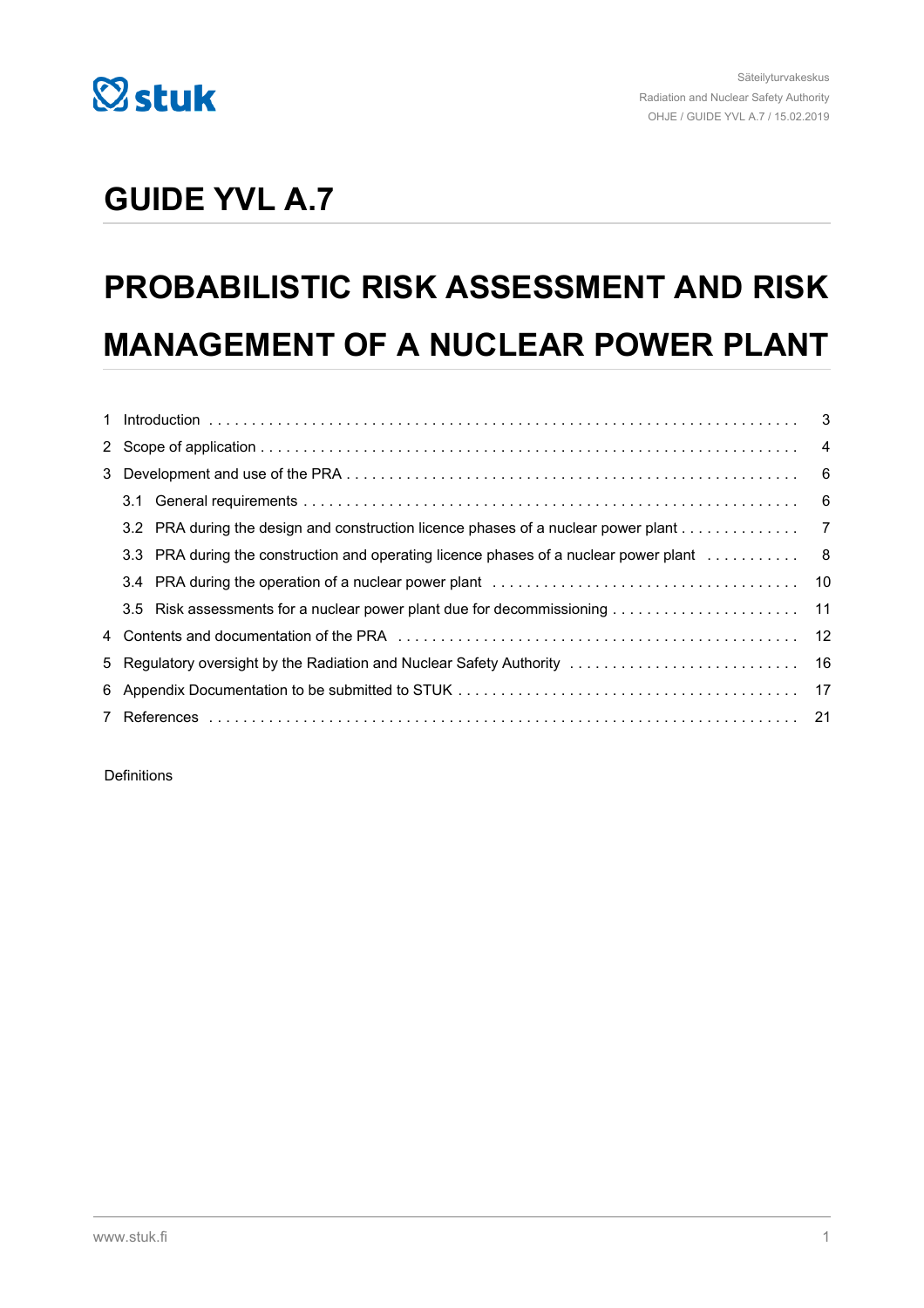

### **Authorisation**

According to Section 7 r of the Nuclear Energy Act (990/1987), *the Radiation and Nuclear Safety Authority (STUK) shall specify detailed safety requirements for the implementation of the safety level in accordance with the Nuclear Energy Act.*

### **Rules for application**

The publication of a YVL Guide shall not, as such, alter any previous decisions made by STUK. After having heard the parties concerned STUK will issue a separate decision as to how a new or revised YVL Guide is to be applied to operating nuclear facilities or those under construction, and to licensees' operational activities. The Guide shall apply as it stands to new nuclear facilities.

When considering how the new safety requirements presented in the YVL Guides shall be applied to the operating nuclear facilities, or to those under construction, STUK will take due account of the principles laid down in Section 7 a of the Nuclear Energy Act (990/1987): *The safety of nuclear energy use shall be maintained at as high a level as practically possible. For the further development of safety, measures shall be implemented that can be considered justified considering operating experience, safety research and advances in science and technology.*

According to Section 7 r(3) of the Nuclear Energy Act, *the safety requirements of the Radiation and Nuclear Safety Authority (STUK) are binding on the licensee, while preserving the licensee's right to propose an alternative procedure or solution to that provided for in the regulations. If the licensee can convincingly demonstrate that the proposed procedure or solution will implement safety standards in accordance with this Act, the Radiation and Nuclear Safety Authority (STUK) may approve a procedure or solution by which the safety level set forth is achieved.*

With regard to new nuclear facilities, this Guide shall apply as of 1 March 2019 until further notice. With regard to operating nuclear facilities and those under construction, this Guide shall be enforced through a separate decision to be taken by STUK. This Guide replaces Guide YVL A.7 (15.11.2013).

Translation. Original text in Finnish.

### **STUK • SÄTEILYTURVAKESKUS STRÅLSÄKERHETSCENTRALEN RADIATION AND NUCLEAR SAFETY AUTHORITY** Osoite / Address • Laippatie 4, 00880 Helsinki Postiosoite / Postal address • PL / P.O.Box 14, FI-00811 Helsinki, FINLAND Puh. / Tel. (09) 759 881, +358 9 759 881 • Fax (09) 759 88 500, +358 9 759 88 500 • www.stuk.fi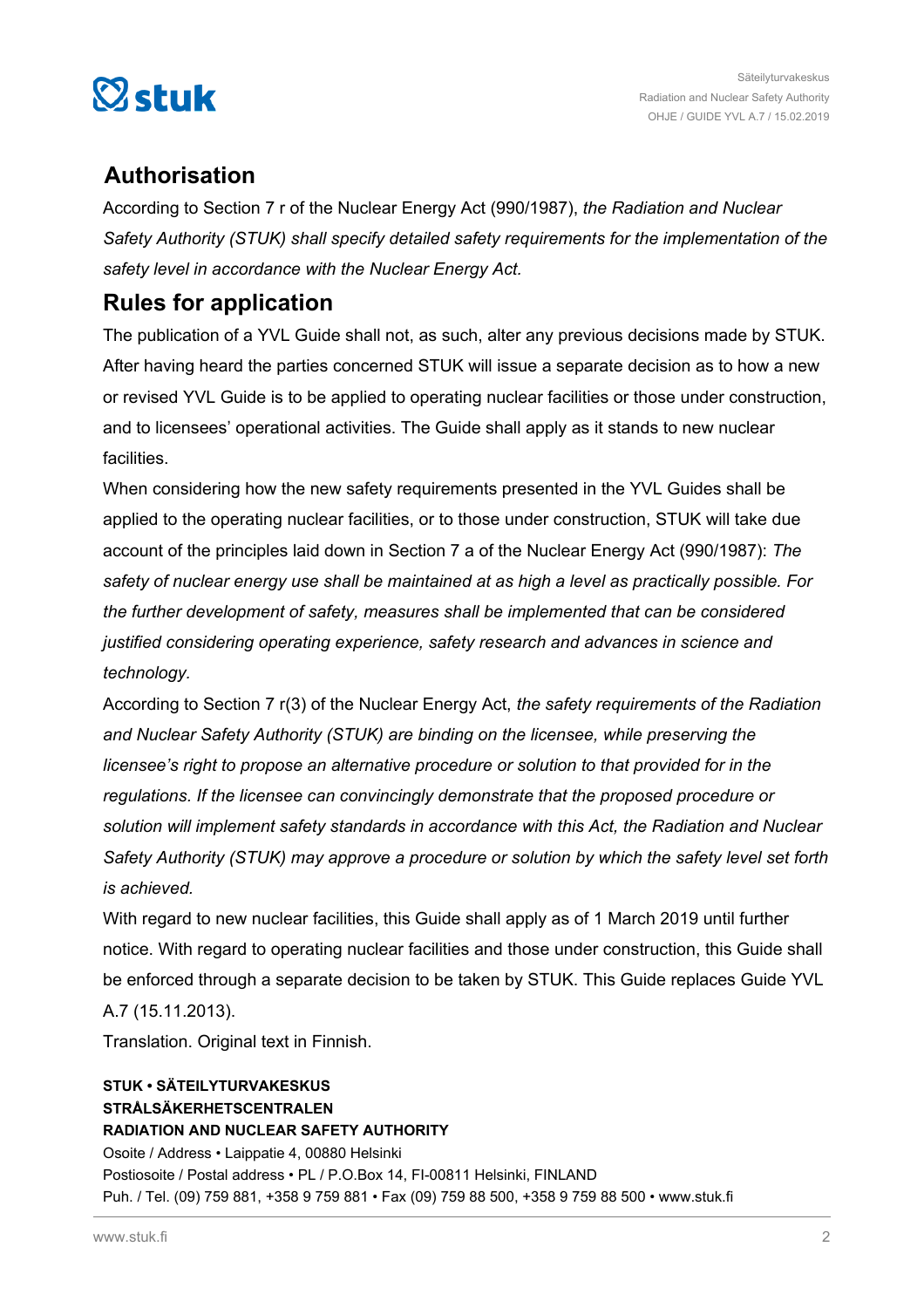<span id="page-2-0"></span>

### **1 Introduction**

101. Under Section 35 of the Nuclear Energy Decree (161/1988), the applicant for a construction licence shall submit to STUK a design phase probabilistic risk assessment and under Section 36 of the Decree, the applicant for an operating licence shall submit a probabilistic risk assessment. **[**2013-11-15 **]**

102. Under Section 3 of the Radiation and Nuclear Safety Authority Regulation on the Safety of a Nuclear Power Plant (STUK Y/1/2018), the safety of a nuclear power plant and the technical design of its safety systems shall be evaluated and justified analytically and, when necessary, experimentally. The probabilistic risk assessment (PRA) of a nuclear power plant is an analytical method as referred to in the requirement. **[**2019-02-15 **]**

103. PRA and separate qualitative and quantitative studies that complement it form the foundation for nuclear safety-related risk management. **[**2019-02-15 **]**

104. Nuclear power plant risk management covers the design, construction, commissioning, operating and decommissioning phases. The PRA shall be kept up-to-date in every phase. **[**2013-11-15 **]**

105. Level 1 PRA determines accident sequences leading to nuclear fuel damage and estimates their probabilities. **[**2019-02-15 **]**

106. Level 2 PRA assesses the magnitude, probability and timing of a release of radioactive substances leaking from a nuclear power plant. **[**2019-02-15 **]**

107. Level 3 PRA, assesses the risk to people and the environment from a release of radioactive substances. **[**2019-02-15 **]**

108. The PRA is constantly updated and specified taking into account operating experience feedback, plant modifications, new research results and the advancement of computation methods. **[**2013-11-15 **]**

109. The PRA supports decision-making in risk management relating to the safety of nuclear power plants. **[**2013-11-15 **]**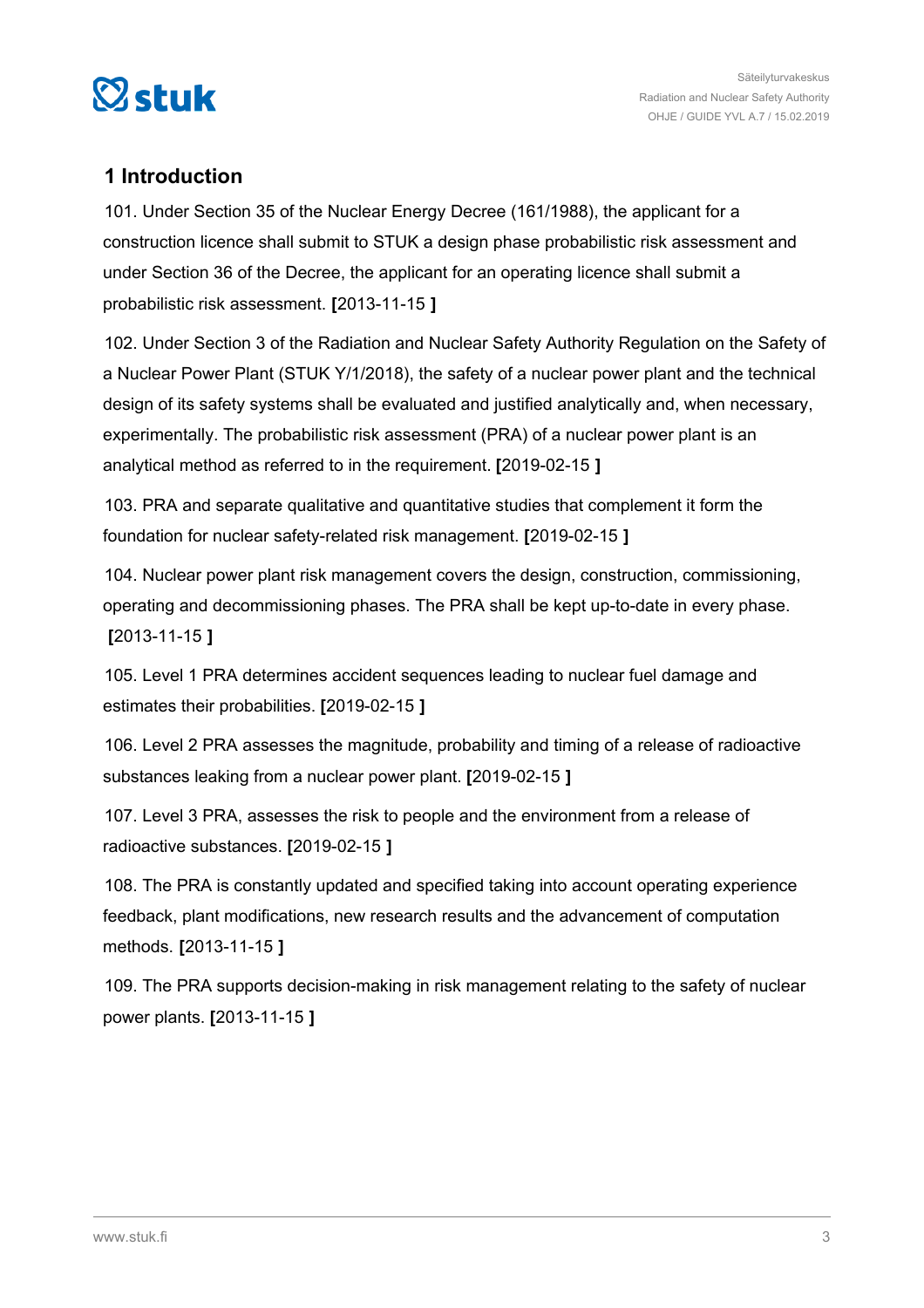<span id="page-3-0"></span>

### **2 Scope of application**

201. This Guide shall be applied to the applicant and holder of the Government decision-inprinciple, nuclear power plant construction licence and nuclear power plant operating licence according to the Nuclear Energy Act. **[**2019-02-15 **]**

202. This Guide deals with the Levels 1 and 2 of the PRA and presents requirements and guidelines for the drawing up, contents, scope and application of the PRA to light-water reactor nuclear power plants. This Guide applies to the design, construction and operating phases of a nuclear power plant. This Guide also applies to spent nuclear fuel storage in pools adjacent to the reactor and spent nuclear fuel storage in separate storages and to nuclear power plants at which power operation has ended but still contain spent nuclear fuel. The requirements for risk analyses concerning spent nuclear fuel encapsulation and final disposal are given in Guide YVL D.3. **[**2019-02-15 **]**

203. For the nuclear power plant, this Guide shall be applied to all operation states as well as the transfers between them. **[**2019-02-15 **]**

204. Requirements for the use of the PRA and risk-informed safety management are given also in the following Guides:

- YVL A.1 Regulatory oversight of safety in the use of nuclear energy
- YVL A.3 Leadership and management for safety
- YVL A.4 Organisation and personnel of a nuclear facility
- YVL A.5 Construction and commissioning of a nuclear facility
- YVL A.6 Conduct of operations at a nuclear power plant
- YVL A.8 Ageing management of a nuclear facility
- YVL A.10 Operating experience feedback of a nuclear facility
- YVL A.11 Security of a nuclear facility
- YVL A.12 Information security management of a nuclear facility
- YVL B.1 Safety design of a nuclear power plant
- YVL B.2 Classification of systems, structures and components of a nuclear facility
- YVL B.3 Deterministic safety analyses for a nuclear power plant
- YVL B.7 Provisions for internal and external hazards at a nuclear facility
- YVL B.8 Fire protection at a nuclear facility
- YVL C.3 Limitation and monitoring of radioactive releases from a nuclear facility
- YVL C.5 Emergency arrangements of a nuclear power plant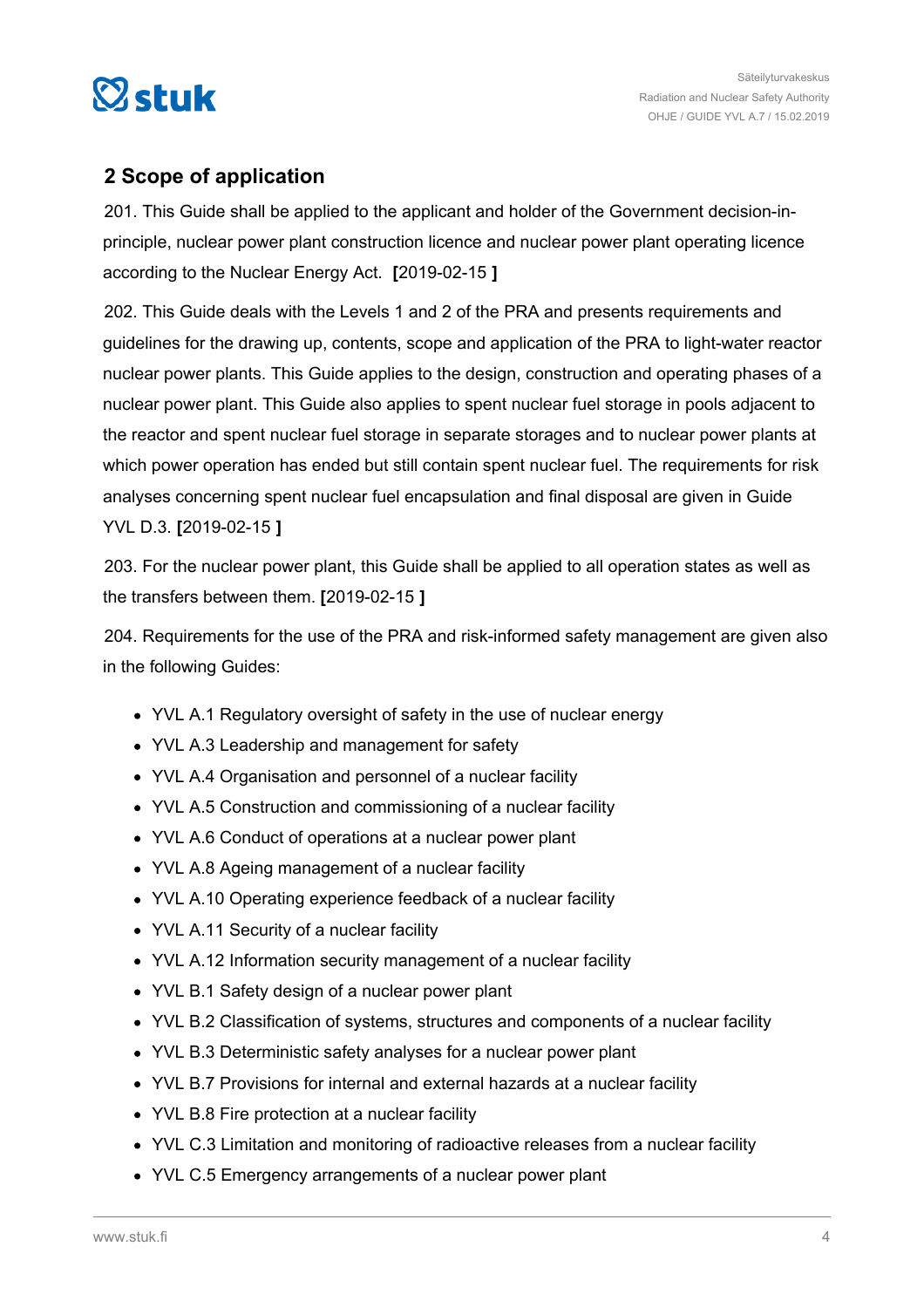

- YVL D.3 Handling and storage of nuclear fuel
- YVL D.4 Predisposal management of low and intermediate level nuclear waste and decommissioning of a nuclear facility
- YVL D.5 Disposal of nuclear waste
- YVL E.4 Strength analyses of nuclear power plant pressure equipment
- YVL E.5 In-service inspection of nuclear facility pressure equipment with non-destructive testing methods
- YVL E.11 Hoisting and transfer equipment of a nuclear facility.

#### **[**2019-02-15 **]**

205. This Guide does not cover risks arising from acts of sabotage. Requirements for the security of nuclear power plants and the use of the PRA in the risk analysis for nuclear security are set forth in Guide YVL A.11. **[**2013-11-15 **]**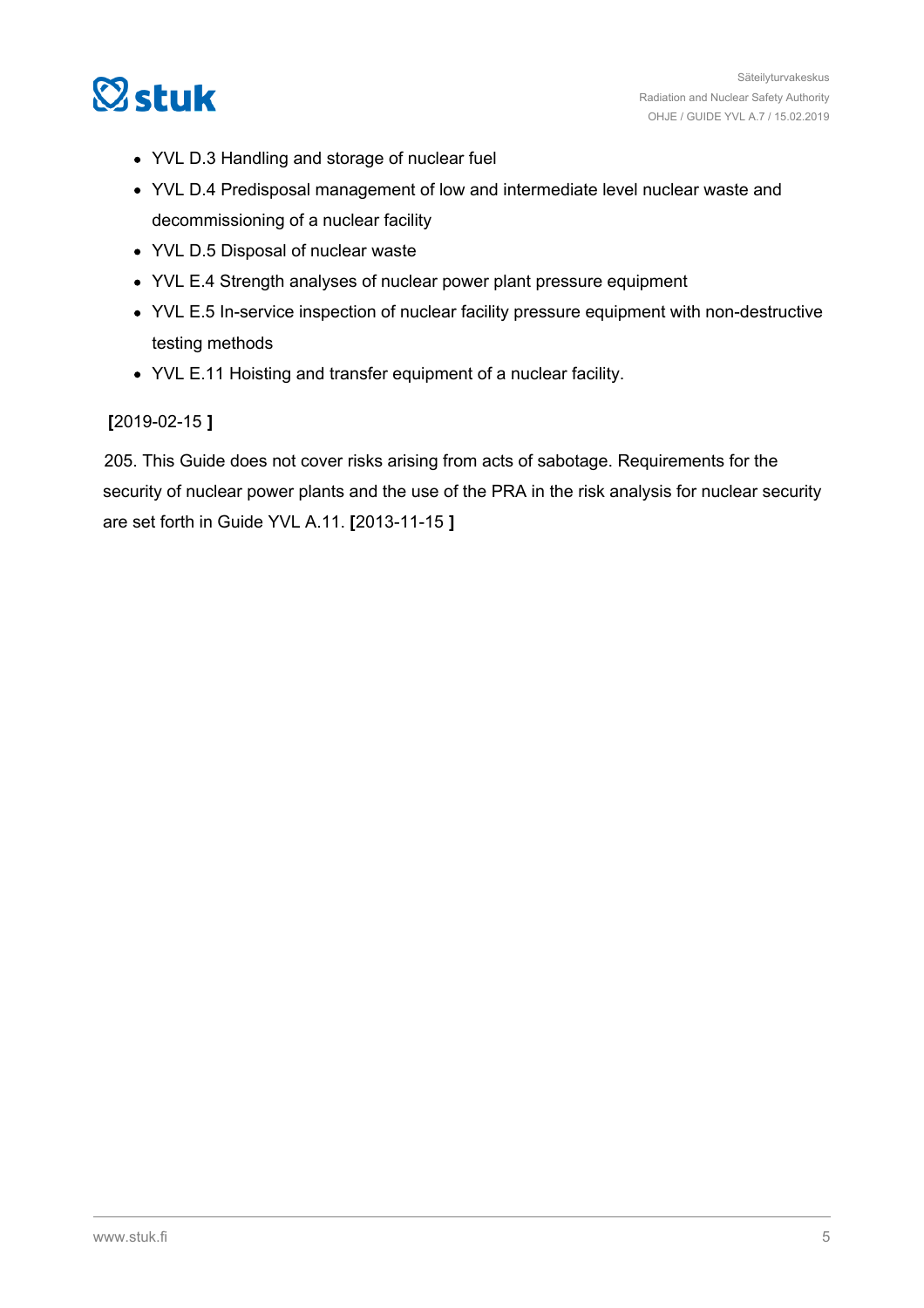<span id="page-5-0"></span>

### **3 Development and use of the PRA**

#### **3.1 General requirements**

301. The PRA shall be used in the development of a risk-informed management system in such a way that the strictest quality requirements are assigned to products and functions with the highest risk-significance. The use of the PRA and the principles of risk-informed decisionmaking shall be described in the management system. Requirements for a nuclear power plant's management system are given in Guide YVL A.3. **[**2013-11-15 **]**

302. The design, construction and operation of a nuclear power plant shall be managed in a risk-informed manner. **[**2019-02-15 **]**

303. The licensee shall have guidelines defining the responsibilities, resources and procedures associated with the development, review, improvement, maintenance, archiving and utilisation of the PRA. The guidelines shall cover the procedures used to keep the analyses and computerised models up-to-date, processing of errors and flaws; modifications, flow of information within the organisation, the PRA applications, updating schedules as well as internal reviews and approvals. The guidelines in question shall be submitted to STUK for information. **[**2013-11-15 **]**

304. The PRA shall be used in the ageing management of nuclear facilities in accordance with Guide YVL A.8. **[**2019-02-15 **]**

305. The design of a nuclear power plant unit shall be such that the mean value of the frequency of reactor core damage is less than 10-5/year. **[**2013-11-15 **]**

306. A nuclear power plant unit shall be designed in compliance with the principles set forth in Section 22 b of the Nuclear Energy Decree (161/1988) in a way that

a. the mean value of the frequency of a release of radioactive substances from the plant during an accident involving a cesium-137 release (Cs-137) into the atmosphere in excess of 100 TBq is less than 5∙10-7/year;

b. the accident sequences, in which the containment function fails or is lost in the early phase of a severe accident, have only a small contribution to the reactor core damage frequency.

Release assessments shall take into account all of the nuclear fuel located at the plant unit. A spent nuclear fuel storage external to the plant unit is considered a separate nuclear facility that must meet the requirement laid down in item a. **[**2019-02-15 **]**

307. The applicant for a construction and operating licence shall demonstrate that requirements 305 and 306 are met. **[**2019-02-15 **]**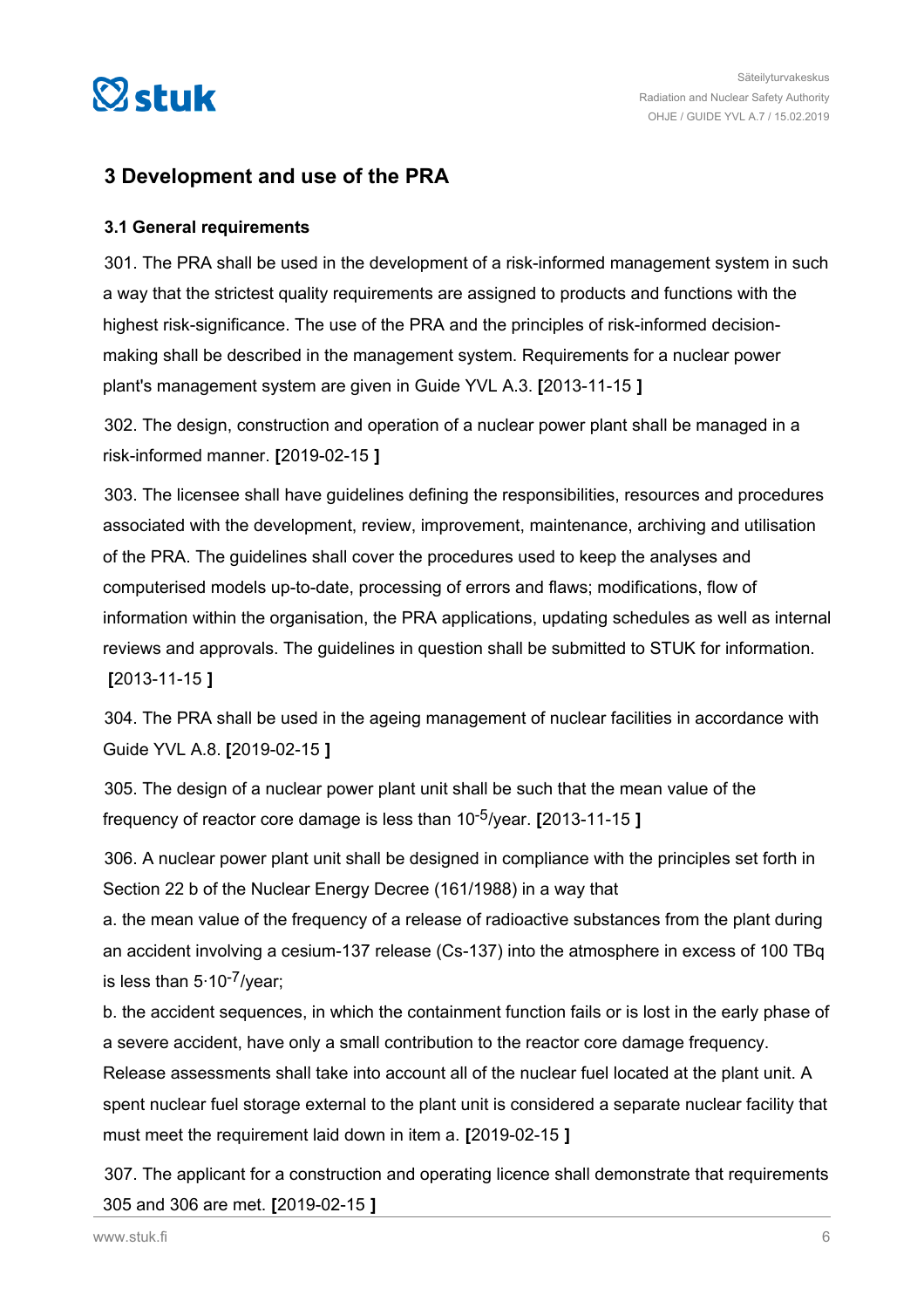<span id="page-6-0"></span>

308. For the purpose of construction and operating licence reviews, the licence applicant shall commission an independent external peer review for the PRA, which is to be submitted to STUK. The review shall analyse the used reliability data and other input data, modelling methods and their application in practice. The review shall pay particular attention to the realisation of the requirements presented in this Guide and in the IAEA's PRA-related guides. A review report shall be drawn up, which states the scope of the review, the procedures used and the review findings. **[**2013-11-15 **]**

308a. The PRA shall be used in the planning of personnel training in accordance with Guide YVL A.4. **[**2019-02-15 **]**

308b. The PRA shall be used to support design in accordance with Guide YVL B.1. **[**2019-02-15 **]**

### **3.2 PRA during the design and construction licence phases of a nuclear power plant**

309. The PRA shall be applied in the nuclear power plant's layout and systems design to assess the probability of hazards and event sequences affecting the safety of the nuclear power plant and to ensure the adequate reliability of safety functions and the balance of the design. **[**2019-02-15 **]**

310. The frequency of events exceeding the plant design bases and their impact on safety systems as well as potential losses of safety functions shall be analysed in the PRA. The analysis shall also take into account situations during which the minor exceeding of a design basis could result in significant impairment of safety, i.e. the so-called cliff edge phenomena. Cliff edge phenomena might be caused, for example, by internal fires and flooding, exceptional weather conditions (e.g. strong winds, blizzards, elevated sea level), any other harsh environmental conditions (e.g. algae, oil, explosions) and seismic events. The analysis shall cover also accidents of long duration, e.g. a long-term loss of AC power and the ultimate heat sink. **[**2019-02-15 **]**

311. For the review of the nuclear power plant's construction licence application, the licence applicant shall submit to STUK

a. for approval the Level 1 and Level 2 design phase probabilistic risk assessments, the computerised PRA model included.

b. for information the PRA peer review report and a report on how the results of the review have been or are intended to be taken into account in the PRA. **[**2019-02-15 **]**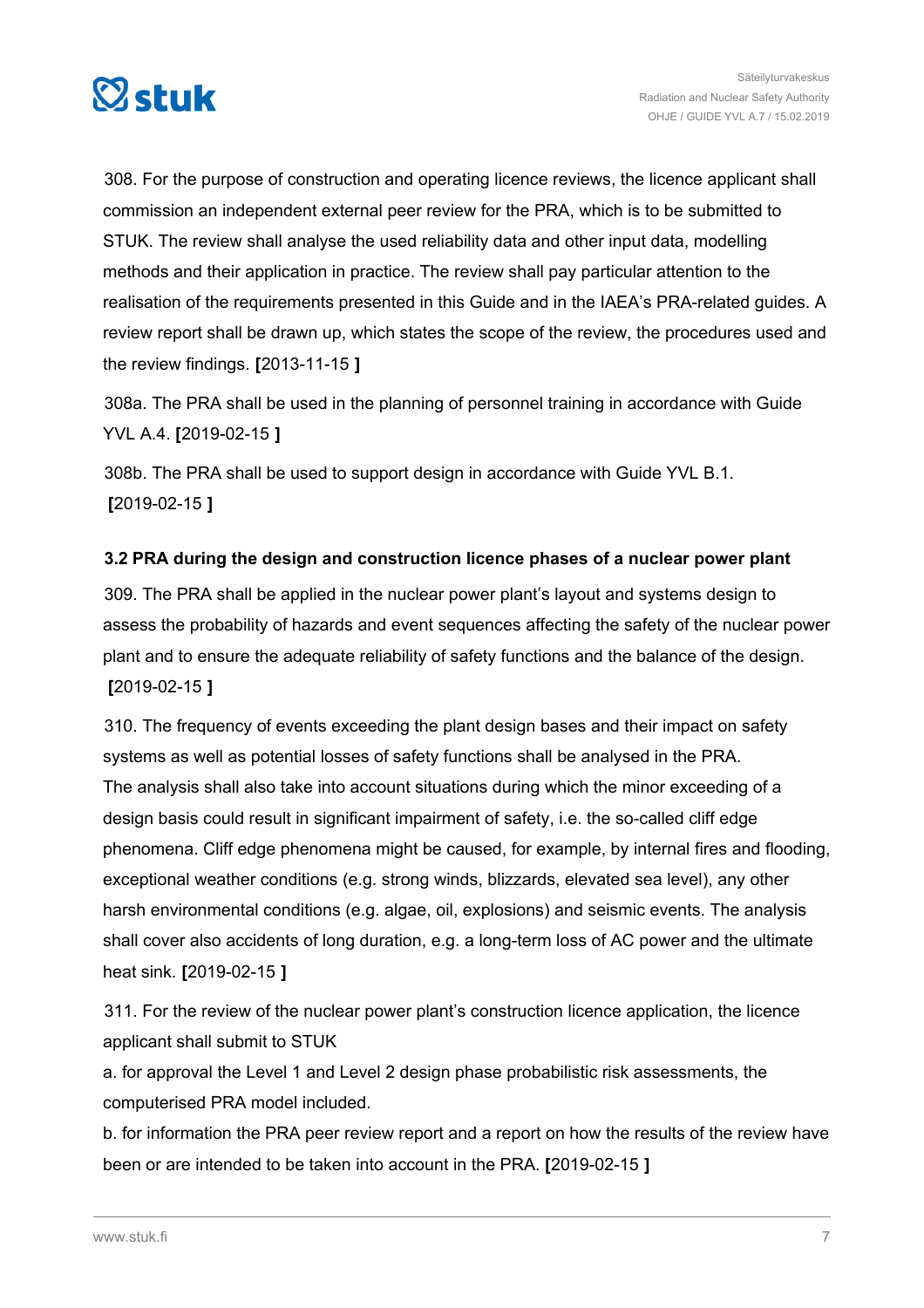<span id="page-7-0"></span>

312. The PRA shall be used in the risk-informed development of the in-service inspection programmes of Safety Class 1, 2 and 3 as well as Class EYT system piping in accordance with Guide YVL E.5. The licence applicant shall submit with the construction licence documents to STUK for information a document presenting the development principles of the risk-informed inservice inspection programmes for the piping and the preliminary methodology description and input documentation for the risk-informed selection process. **[**2013-11-15 **]**

313. The PRA shall be applied to determine the safety classification of structures, systems and components in accordance with Guide YVL B.2. It shall be ensured by the PRA that the safety classification of every structure, system and component corresponds to its safety significance. The PRA application regarding safety classification shall be submitted to STUK for information with the safety classification document. **[**2019-02-15 **]**

### **3.3 PRA during the construction and operating licence phases of a nuclear power plant**

314. For the review of the nuclear power plant's operating licence application, the licence applicant shall submit to STUK

a. for approval the Level 1 and Level 2 probabilistic risk assessments, the computerised PRA model included.

b. for information the PRA peer review report and a report on how the results of the review have been or are intended to be taken into account in the PRA. **[**2019-02-15 **]**

315. The licence applicant shall update the computerised PRA model and documentation as the plant's detailed design and construction proceeds and in case of significant modifications in particular. The updated Level 1 and Level 2 computerised PRA model, PRA documentation and justifications for the modifications shall be submitted to STUK for information as the construction proceeds, at least once a year. **[**2013-11-15 **]**

316. If the plant design is significantly modified during the construction phase, the PRA shall be used to reassess the safety classification in the same way as during the design phase. The updated application shall be submitted to STUK for information if significant modifications are made and with the submittal of the safety classification document. **[**2013-11-15 **]**

317. The PRA shall be used in the risk-informed development of the Operational Limits and Conditions (OLC) to assess their coverage and balance. The description of the risk-informed method shall be submitted to STUK for approval during construction and the application for information in connection with the submission of the OLC document. The PRA shall be used to determine the surveillance test intervals and allowed outage times of systems and components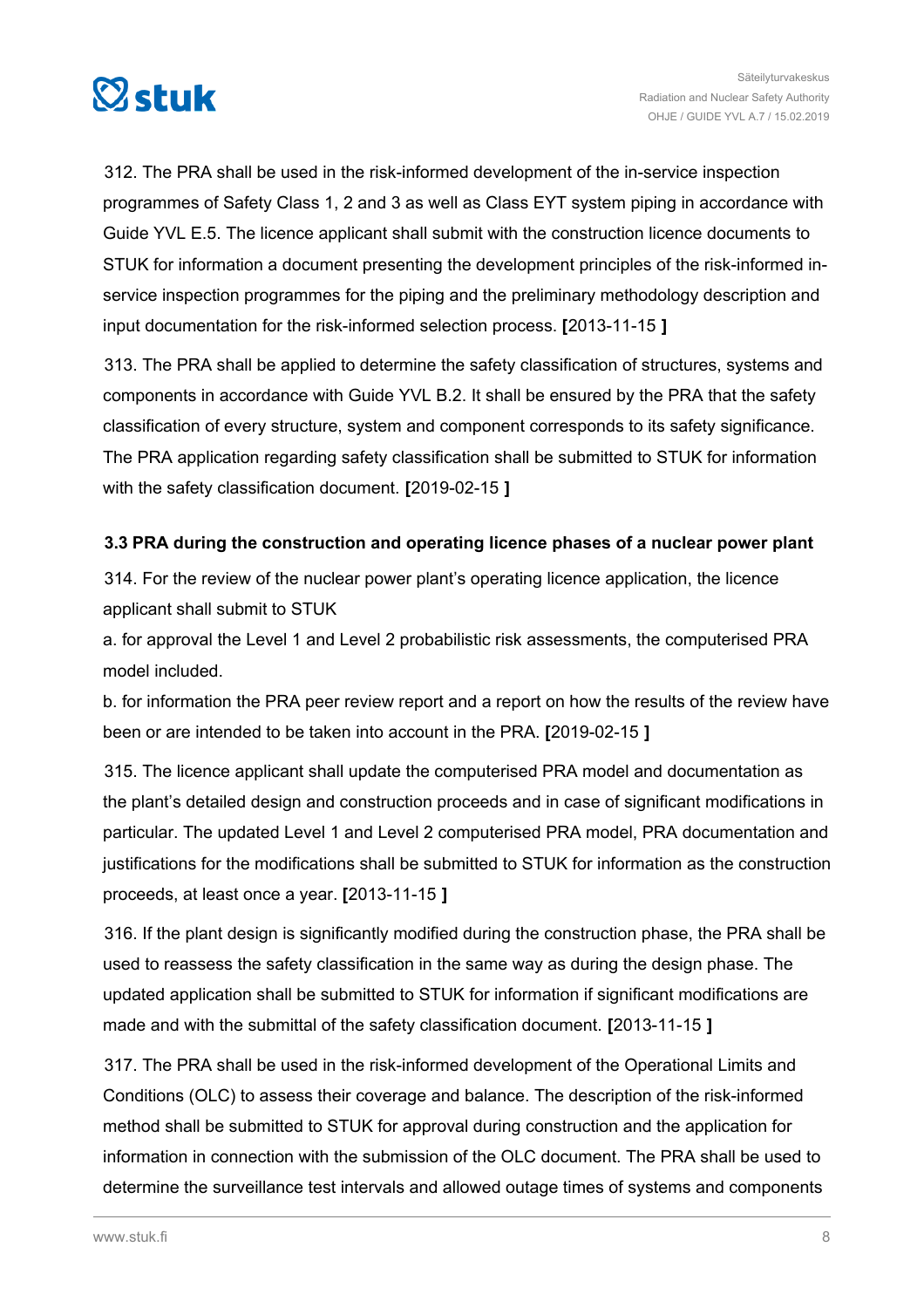

important to safety. The Operational Limits and Conditions and allowed outage times applied on structures, systems and components shall be separately analysed for every plant operational state. The PRA shall also be used to analyse failures where the change of the operational state may cause a greater risk than repairing the failure without changing the operational state. **[**2013-11-15 **]**

318. The PRA shall be used in the risk-informed development of testing procedures for systems and components important to safety. The description of the risk-informed method shall be submitted to STUK for approval during construction and the application for information no later than with the submission of the Operational Limits and Conditions document. **[**2013-11-15 **]**

319. The PRA shall be used in the risk-informed development of on-line preventive maintenance programmes carried out during power operation for systems and components important to safety. The description of the risk-informed method shall be submitted to STUK for approval during construction and the application for information no later than with the submission of the Operational Limits and Conditions document. **[**2013-11-15 **]**

320. The licensee shall apply the PRA in the risk-informed development of pre-service and inservice inspection programmes for piping and submit the methodology descriptions and applications of the inspection programmes to STUK in accordance with Guide YVL E.5.

**[**2013-11-15 **]**

321. Removed. **[**2019-02-15 **]**

322. The most significant event sequences analysed in the PRA shall be used to support the development of the abnormal and emergency operating procedures. **[**2013-11-15 **]**

323. The frequencies of initiating events specified in the PRA shall be used as support in determining to which event category specified by the STUK's regulation (STUK Y/1/2018) the various initiating events belong based on their probability. **[**2019-02-15 **]**

324. The PRA shall be used as support in deciding which severe accident event sequences are analysed in accordance with Guide YVL B.3 for radiation effects (releases and doses) caused by an accident and also in deciding which accident sequences are used in emergency planning in accordance with Guide YVL C.5. **[**2013-11-15 **]**

325. In developing commissioning test programmes, the PRA shall be used to assess the coverage and balance of the programmes as well as to reduce the risks arising from the commissioning tests. The description concerning the use of PRA shall be submitted to STUK ín accordance with Guide YVL A.5. **[**2019-02-15 **]**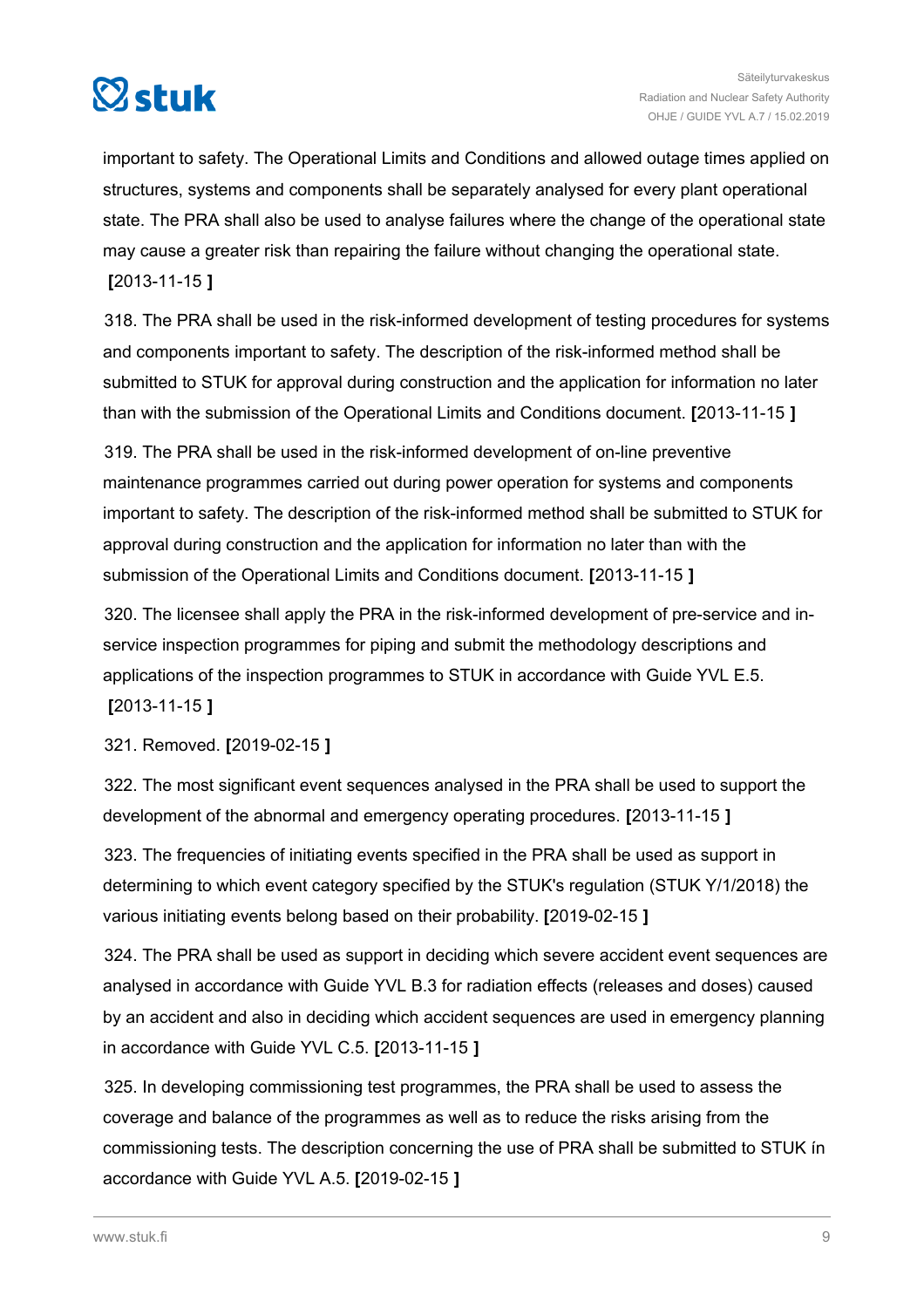<span id="page-9-0"></span>

#### **3.4 PRA during the operation of a nuclear power plant**

326. The licensee shall use the PRA to enhance nuclear power plant safety, to identify and prioritise plant modification needs and to compare the safety significance of alternative solutions. **[**2013-11-15 **]**

327. The licensee shall submit to STUK a risk assessment of the safety significance of the plant or system modification in connection with the submission of the conceptual plan in accordance with Guide YVL B.1 and as part of the system pre-inspection documentation. The documentation shall also include an assessment of the risk involved in implementing the modification. A corresponding risk assessment shall be submitted to STUK also when a significant change is made in the procedures or when a new significant risk is identified. **[**2019-02-15 **]**

328. The PRA shall be applied to assess the safety classification whenever the plant or the computerised PRA model is significantly modified during operation. The application shall be submitted to STUK for information. **[**2019-02-15 **]**

329. The PRA shall be used to manage risks relating to maintenance outages, refuelling outages and the related operational states as well as the transfers between the operational states. An outage-specific risk assessment shall be submitted to STUK for information in accordance with Guide YVL A.6. **[**2019-02-15 **]**

330. The PRA shall be used to assess the Operational Limits and Conditions. The applications shall be submitted to STUK for information. The need to revise the Operational Limits and Conditions shall be assessed whenever new risk factors are identified or extensive plant modifications or changes to the procedures are made. When applying for a modification to or an exemption from the Operational Limits and Conditions, an assessment of the risk posed by the planned exemption shall be given. **[**2019-02-15 **]**

331. The PRA shall be used to develop in-service inspection programmes as well as testing and preventive maintenance programmes for structures, systems and components. The methodology descriptions and their updates shall be submitted to STUK for approval and the applications for information. **[**2019-02-15 **]**

332. The PRA shall be used to develop abnormal and emergency operating procedures. **[**2019-02-15 **]**

333. The licensee shall keep the PRA updated and extend it, where necessary, as described in para 108. Guide YVL A.1 states that all revisions of documents referred to in Section 36 of the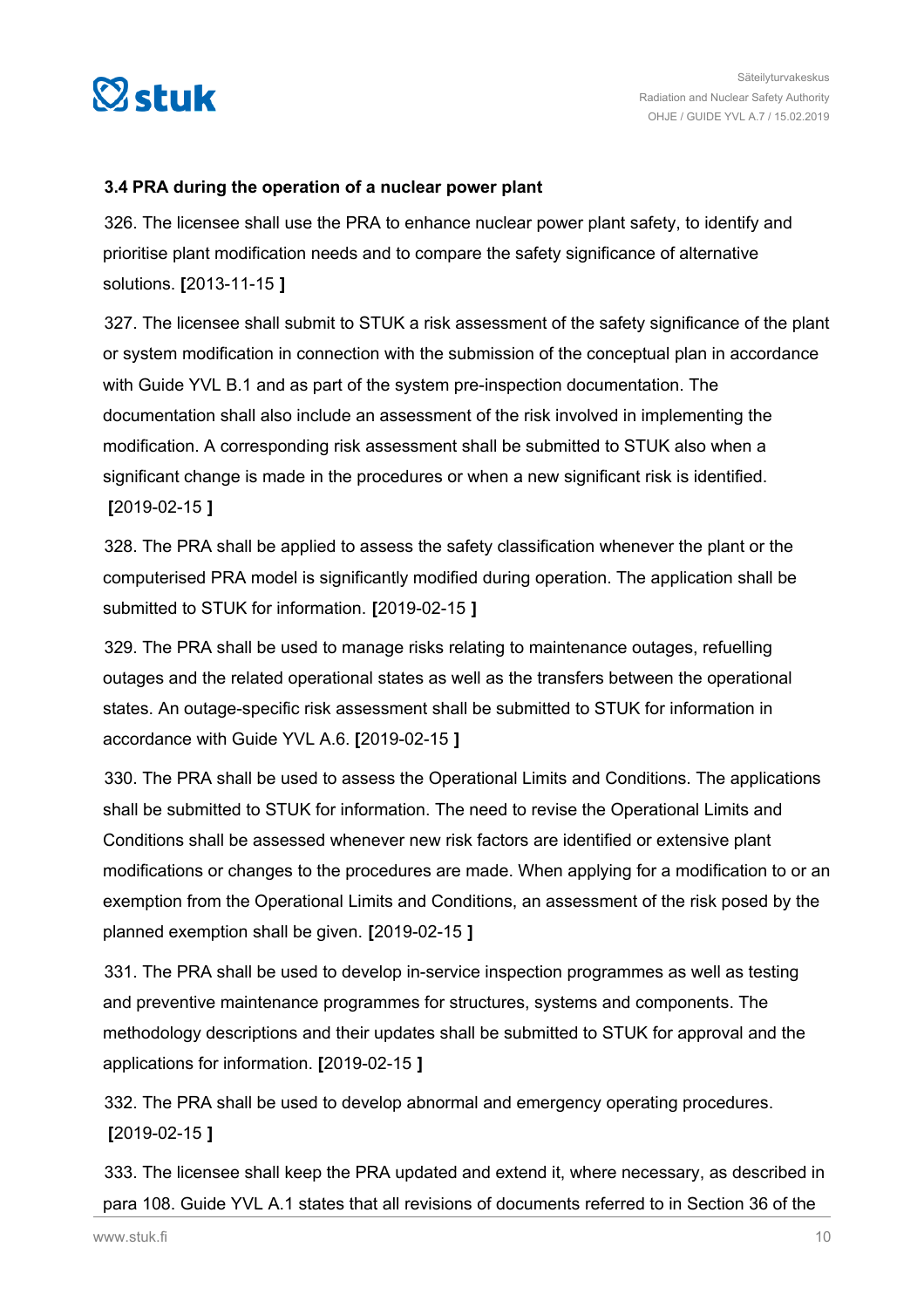<span id="page-10-0"></span>

Nuclear Energy Decree, the PRA included, shall be approved by STUK prior to their introduction into use. However, the documentation and the computerised model of the PRA may be updated and introduced into use based on the licensee's own approval procedure. Information on the changes shall be recorded and submitted to STUK in accordance with requirement 334. **[**2019-02-15 **]**

334. The licensee shall keep account of all modifications made to the computerised PRA model and input data and their causes and impacts on the results of the PRA. After significant changes to the computerised model and input data, a description of the changes and the updated computerised PRA model shall be submitted to STUK for information without delay. All changes made to the PRA documentation and the updated computerised model shall be submitted to STUK for information in one go at least once a year. The PRA and computerised model shall be submitted for approval in accordance with requirement 314 for the purpose of operating licence review and periodic safety review if so required by the operating licence. **[**2019-02-15 **]**

### **3.5 Risk assessments for a nuclear power plant due for decommissioning**

335. The licensee shall assess the risk relating to a nuclear power plant that is due for decommissioning.

- If there are other nuclear power plant units at the plant site, the risk impact on these units due to ending power operation and the decommissioning of systems shall be assessed.
- The PRA shall be applied to assess the risk of nuclear fuel damage after power operation has ended for as long as there is still nuclear fuel at the nuclear power plant unit to be decommissioned or in the intermediate storages for spent nuclear fuel referred to in para 202. The assessment shall cover all nuclear fuel handling procedures, transfers and storage locations.

### **[**2019-02-15 **]**

336. Provision shall be made for the nuclear power plant's decommissioning and the associated risks shall be identified already during the plant's design phase. The corresponding risk assessment shall be submitted to STUK during the construction licence application phase. The risk assessment of decommissioning shall be submitted to STUK for approval in good time before the plant's power operation is ended. **[**2013-11-15 **]**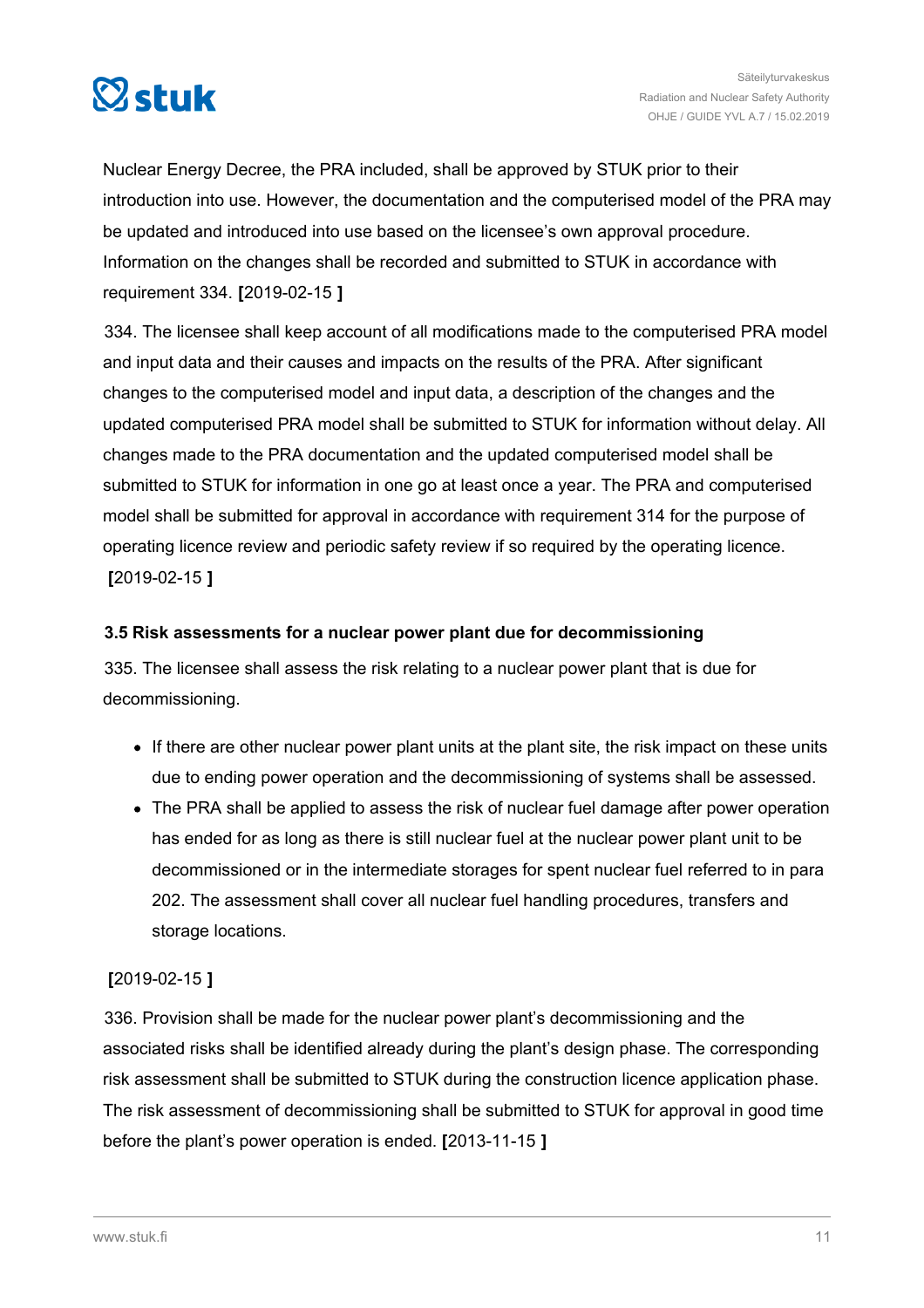<span id="page-11-0"></span>

### **4 Contents and documentation of the PRA**

401. In the PRA, the following shall be analysed as initiating events: the plant's internal failures, disturbances and human errors, loss of off-site power supply, fires, flooding, hoisting of heavy loads, abnormal weather conditions, seismic events and other environmental factors as well as external factors caused by human activities. In accordance with para 205, the PRA need not address risks arising from acts of sabotage. **[**2013-11-15 **]**

402. The feasibility of the methods, expert assessments and reliability data used in the PRA shall be justified and their uncertainties assessed. **[**2013-11-15 **]**

403. The PRA shall utilise operating experience feedback collected from similar plants or corresponding applications. The licensee shall maintain a database of the reliability of safetyrelated components as well as initiating events and human errors.

- In the PRA of an operating plant, plant-specific reliability data shall be used. If the plantspecific reliability data is inadequate, reliability data from other similar plants or corresponding applications or, in their absence, generic reliability data, shall be used.
- Provided that no adequate design, site and reliability data is available for the design phase PRA, or if technology is used in systems for which no established methods are available for assessing reliability, expert assessments and experiences from similar applications in corresponding operating environments may be used.

### **[**2013-11-15 **]**

404. The PRA shall be comprehensively, consistently and traceably documented. **[**2019-02-15 **]**

405. The Level 1 PRA shall determine the accident sequences leading to reactor core damage and their probabilities. The Level 1 PRA shall present at least the following:

- overall description of the plant
- definition, description, categorisation and frequency estimation of initiating events
- success criteria for the safety and auxiliary systems and a description of the physical assessment methods used to determine them
- event trees by initiating event category
- description of accident sequences and the procedures used to determine them
- human reliability analysis
- analyses of dependencies and common cause failures
- fault tree analyses including descriptions of systems and functions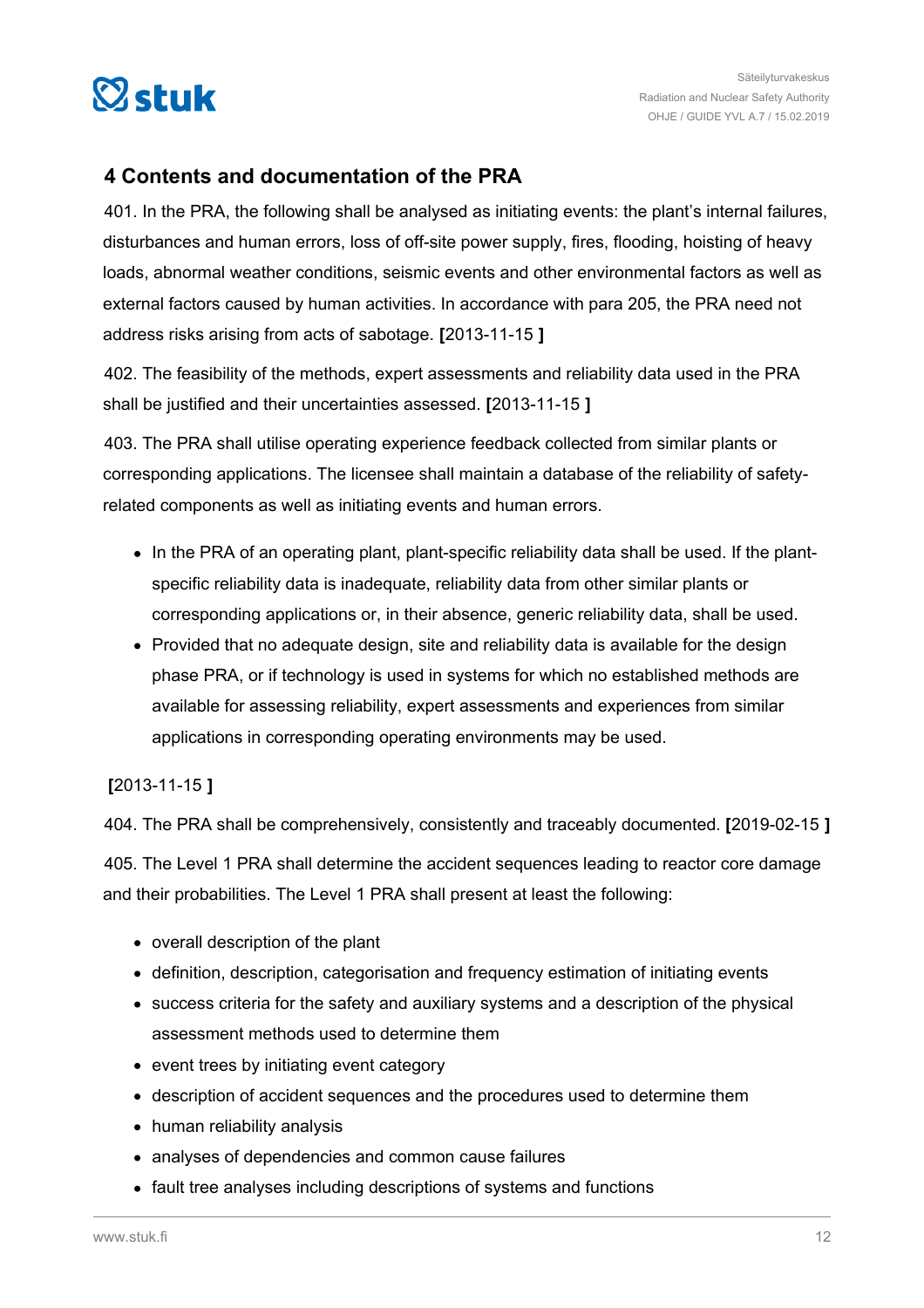

- system-specific failure modes and effects analyses (FMEA)
- reliability data and expert assessments with their justifications
- importance measures for basic events and systems
- uncertainty analyses (qualitative and quantitative)
- results and their evaluation with conclusions, including the assessments of the balance of the design and the adequacy of the defence-in-depth required in Guide YVL B.1.

#### **[**2019-02-15 **]**

406. The Level 2 PRA shall assess the amount, probability and timing of a release of radioactive substances leaking from the nuclear power plant during severe accidents. **[**2019-02-15 **]**

406a. The Level 2 PRA shall assess the physical progression of the accident and the timing of the release. The assessment shall cover the release of radioactive substances to the containment, releases to the environment due to a failure or non-leaktightness of the containment, and containment bypasses via containment-penetration pipelines connecting to the primary circuit as well as controlled releases along a planned release route. The Level 2 PRA shall analyse i.a. the following phenomena:

- leak or bypass of the containment in consequence of containment overpressure, isolation failure, steam generator failure, interfacing systems LOCA, or seal failures of containment penetrations or access locks
- reaction forces and missiles in various accident phases, especially in conjunction with a reactor pressure vessel breach or other damage to the primary circuit
- amount, timing, dispersion concentration and the probabilities and effects of hydrogen burn and explosions
- steam spiking and steam explosion due to interactions between molten corium and coolant
- melt-through mechanisms of the reactor pressure vessel, their timing and consequences of loading caused by them.
- other factors endangering primary circuit integrity
- rapid pressure increase in the containment due to, for example, damage to the primary circuit, hydrogen burn or interactions between molten corium and coolant
- recriticality of the reactor core
- slow pressure increase in the containment due to decay heat or generation of noncondensable gases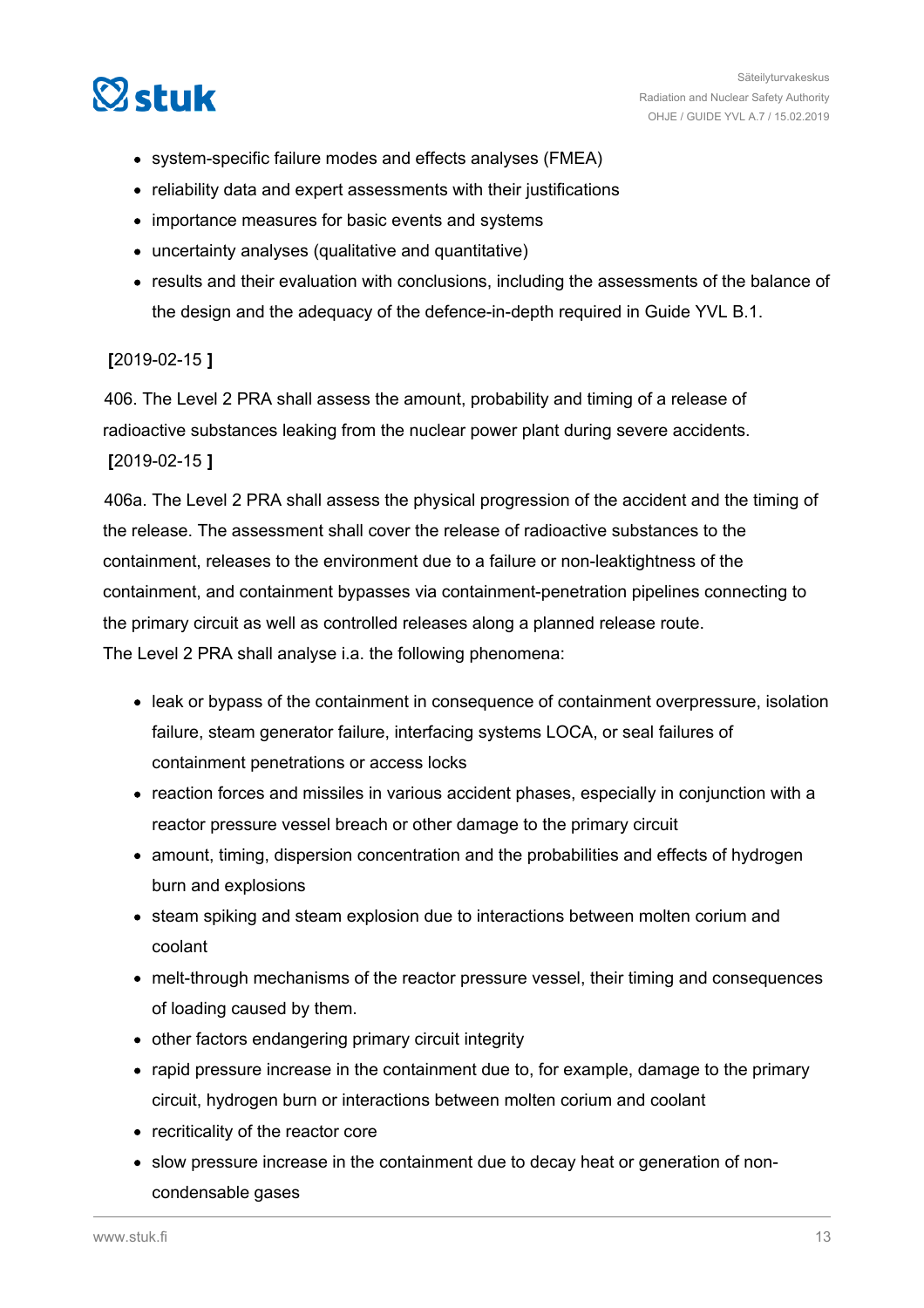

other degradation mechanisms of the containment (e.g. due to interactions between molten corium and structures as well as localised high temperatures).

### **[**2019-02-15 **]**

406b. The results of the Level 2 PRA shall present:

- an assessment of the amount and type of radionuclides released to the environment as well as release initial height, timing and probability with uncertainties
- a summary of the functionality of the severe accident management strategy, including assessments of the success probabilities of severe accident management functions by plant damage states and release categories.
- a summary of the main results and their evaluation with conclusions.

The Level 2 PRA shall present at least the following:

- interface between Levels 1 and 2: a description of the plant damage states used at Level 2, distribution of Level 1 minimal cut sets to Level 2 plant damage states, and dependencies of Level 2 modelled systems and functions on the Level 1 model
- containment event trees
- an estimate of the amount of radionuclides escaping from nuclear fuel to containment and of escape timing, spreading and retention in the containment
- an estimate of the interactions between containment phenomena and safety systems during the accident progression
- containment structural analyses of severe accident loading situations
- reliability analysis of the systems intended for severe accident management taking into account the conditions prevailing during an accident and also human action
- justifications for expert judgments.

### **[**2019-02-15 **]**

407. In applications for exemption from the Operational Limits and Conditions in accordance with Guide YVL A.6, in safety assessments of operational events in accordance with Guide YVL A.10 and in other case-specific PRA analyses supporting decision-making, at least the following shall be given:

- analysis input data and assumptions
- description of potential model changes and separate computations
- impact on the main results of the PRA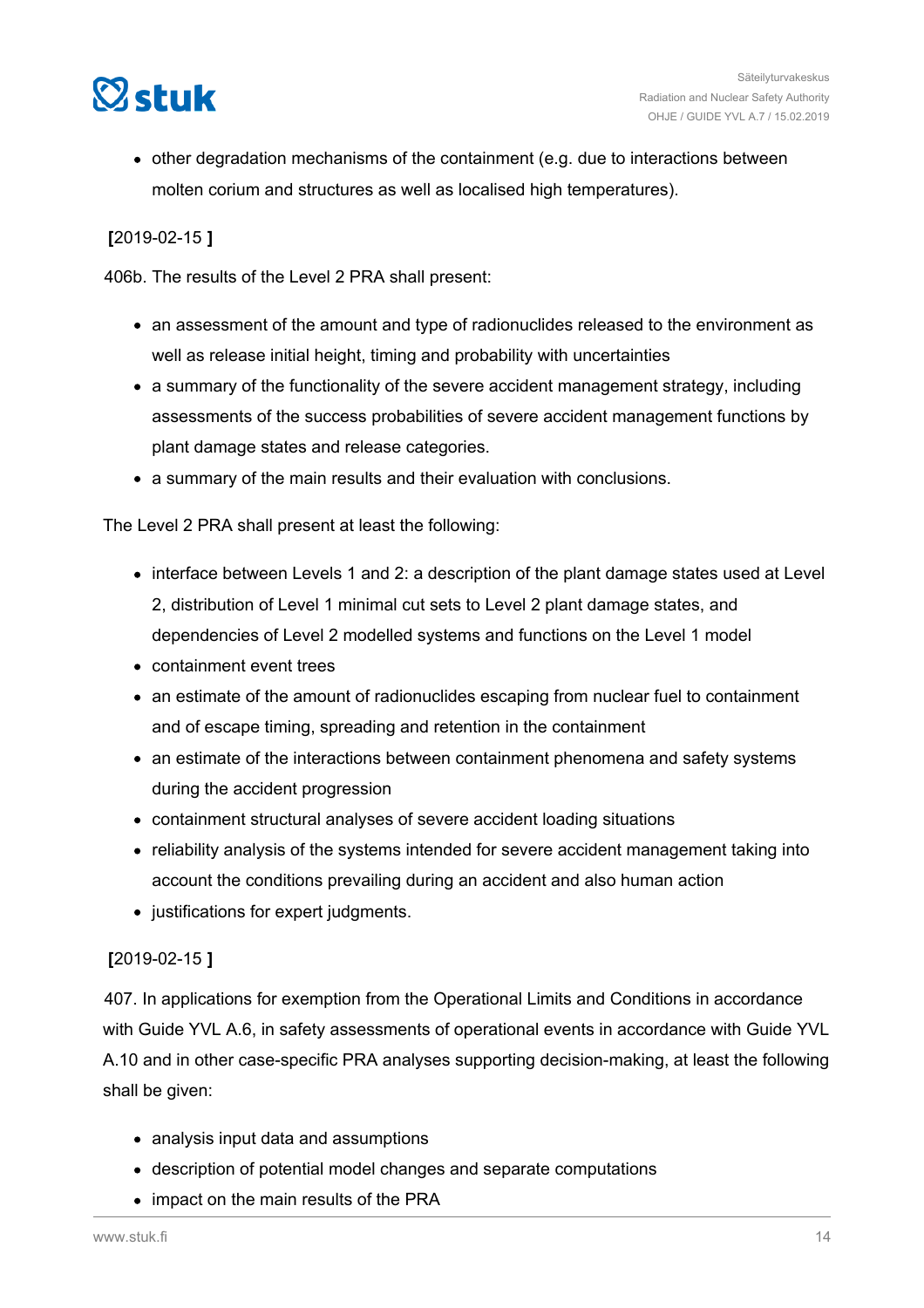

- assessment of factors affecting the results most (e.g. completed with importance measures)
- qualitative assessment of analysis uncertainties
- identification data for the computerised PRA model and the computation programme used in the analysis
- summary of the results and their evaluation with conclusions.

### **[**2013-11-15 **]**

408. The computerised PRA model for case-specific risk computation shall describe the event under consideration well enough for the intended purpose of use. The licensee shall submit to STUK all data essential for computation traceability. **[**2013-11-15 **]**

409. Removed. **[**2019-02-15 **]**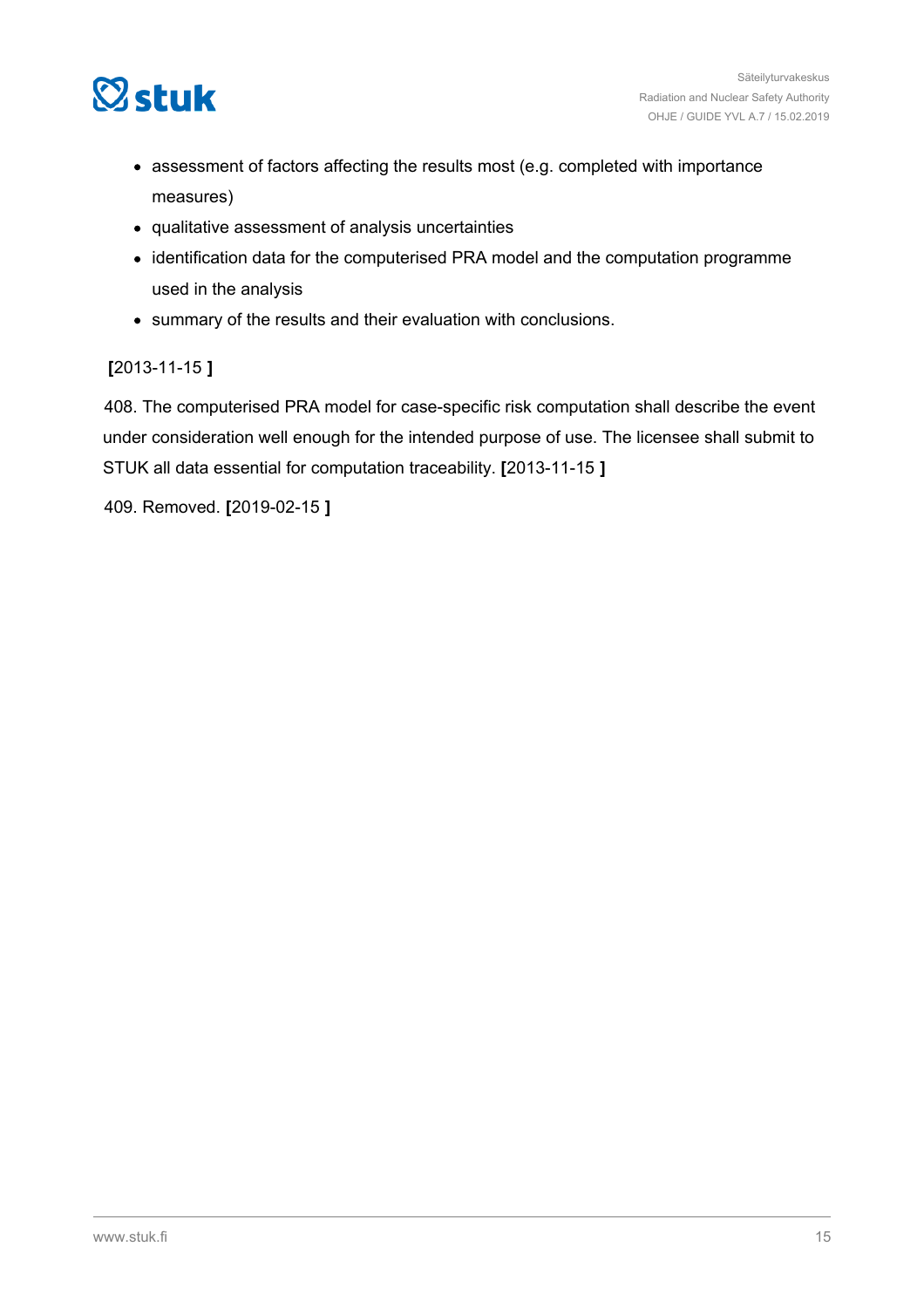<span id="page-15-0"></span>

### **5 Regulatory oversight by the Radiation and Nuclear Safety Authority**

501. STUK oversees the licensee's risk management by reviewing the associated documents, models, analyses, guidelines and applications and by performing verification analyses. STUK makes inspection visits to nuclear power plants and organisations involved in the implementation of the PRA. STUK may commission work supporting the review of the PRA from external expert organisations. **[**2013-11-15 **]**

502. In the selection of the control and inspection targets and in setting safety requirements STUK uses the PRA with the objective of developing the related procedures. The aim is also to ensure that the power utility has in place appropriate procedures with guidelines for risk identification, analysis and, where necessary, risk reduction. **[**2013-11-15 **]**

503. STUK assesses in connection with the review of the decision-in-principle the licence applicant's ability to submit Probabilistic Risk Assessments that fulfil the requirements of this Guide. **[**2013-11-15 **]**

504. STUK reviews the design phase PRA and its applications and assesses their acceptability before giving a statement about the construction licence application. **[**2013-11-15 **]**

505. STUK reviews the PRA, which has been complemented during the construction phase, and its applications and also assesses their acceptability before giving a statement about the operating licence application. **[**2013-11-15 **]**

506. STUK reviews in the extent necessary the updates to the PRA and its applications submitted for information during the nuclear power plant's operation and, where necessary, makes a decision on them. Always in connection with a periodic safety review, STUK performs an extensive review of the adequacy of the PRA and its applications. **[**2019-02-15 **]**

507. Removed. **[**2019-02-15 **]**

508. In reviewing the PRA and its applications, STUK qualitatively and quantitatively assesses the adequacy of the quality and scope of the power utility's PRA and its applications.

- The qualitative review assesses whether the data, methods and their results are justified and acceptable and checks the modelling of i.a. initiating events, safety systems, auxiliary systems and operator actions.
- The quantitative review assesses the most important numerical results, the computation of accident sequences and the associated uncertainty analyses.

### **[**2019-02-15 **]**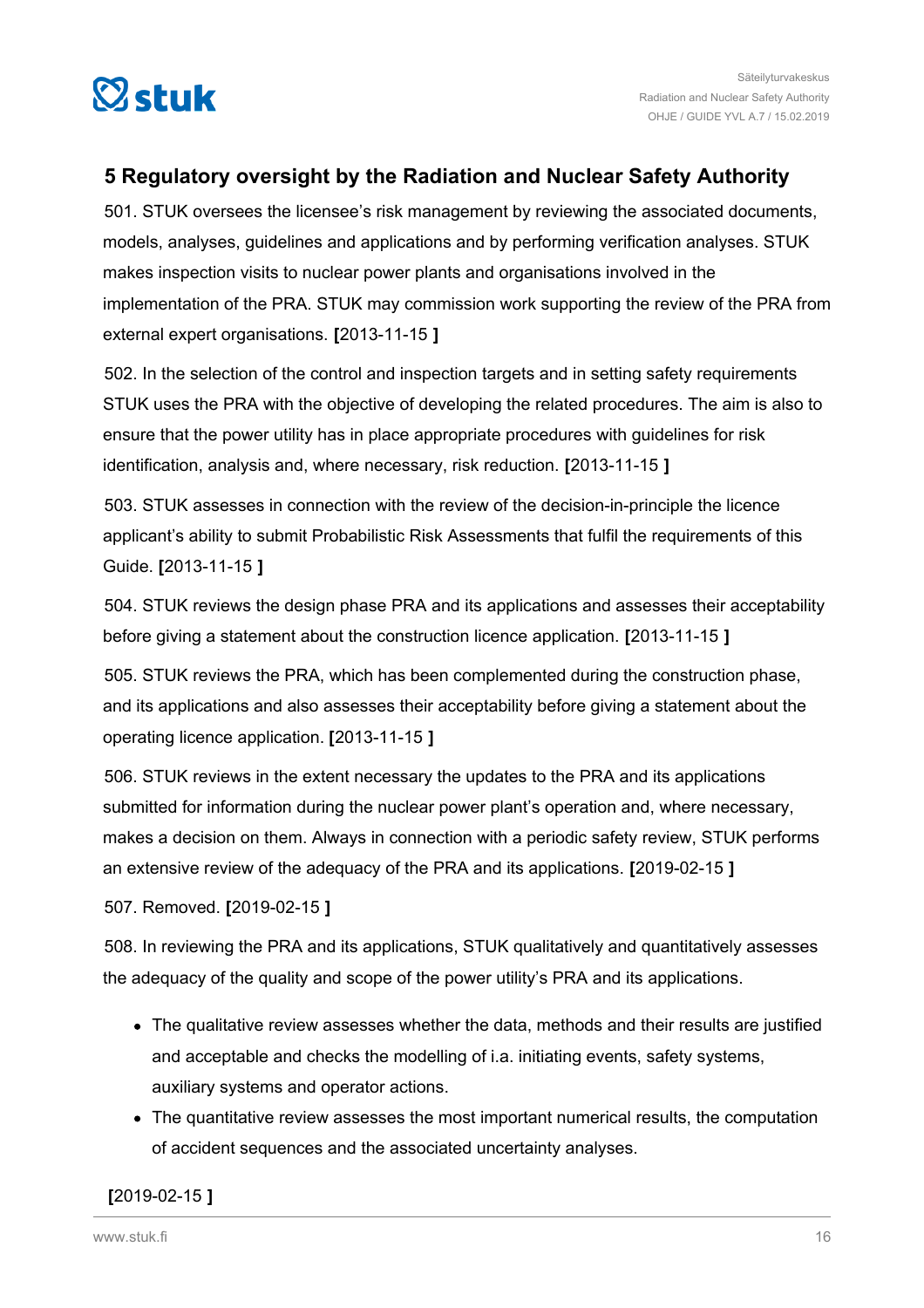<span id="page-16-0"></span>

### **6 Appendix Documentation to be submitted to STUK**

A01. The tables of the appendix sum up the risk-management related documentation and information that the licensee shall submit to STUK for regulatory control. **[**2013-11-15 **]**

### A02. General

|     | <b>Requirement   Documentation</b>                                                                                                                                  | <b>Submitted to STUK</b>                                                           |
|-----|---------------------------------------------------------------------------------------------------------------------------------------------------------------------|------------------------------------------------------------------------------------|
| 303 | The licensee guidelines defining the<br>responsibilities and procedures associated with the<br>development, improvement, maintenance and<br>utilisation of the PRA. | For information.                                                                   |
| 308 | The PRA peer review report and a description of<br>how the results of the review have been or are<br>intended to be taken into account in the PRA.                  | For information with the<br>construction and<br>operating licence<br>applications. |

### **[**2013-11-15 **]**

#### A03. During design and with the construction licence application

| <b>Requirement</b> | <b>Documentation</b>                                                                                                                                                                                     | <b>Submitted to STUK</b>                                                                                           |
|--------------------|----------------------------------------------------------------------------------------------------------------------------------------------------------------------------------------------------------|--------------------------------------------------------------------------------------------------------------------|
| 311                | The design phase Level 1 and Level 2<br>Probabilistic Risk Assessments, including the<br>computerised PRA model.                                                                                         | For approval with the<br>construction licence<br>application.                                                      |
| 312                | The development principles of the risk-informed<br>in-service inspection programme and the<br>preliminary methodology description and input<br>documentation for the risk-informed selection<br>process. | For information with the<br>construction licence<br>application.                                                   |
| 313                | The PRA application for the determination of the<br>safety classification of structures, systems and<br>components.                                                                                      | For information with the<br>safety classification<br>document.                                                     |
| 336                | The risk assessment relating to the<br>decommissioning phase of the nuclear power<br>plant.                                                                                                              | The risk assessment shall<br>be submitted for information<br>during the construction<br>licence application phase. |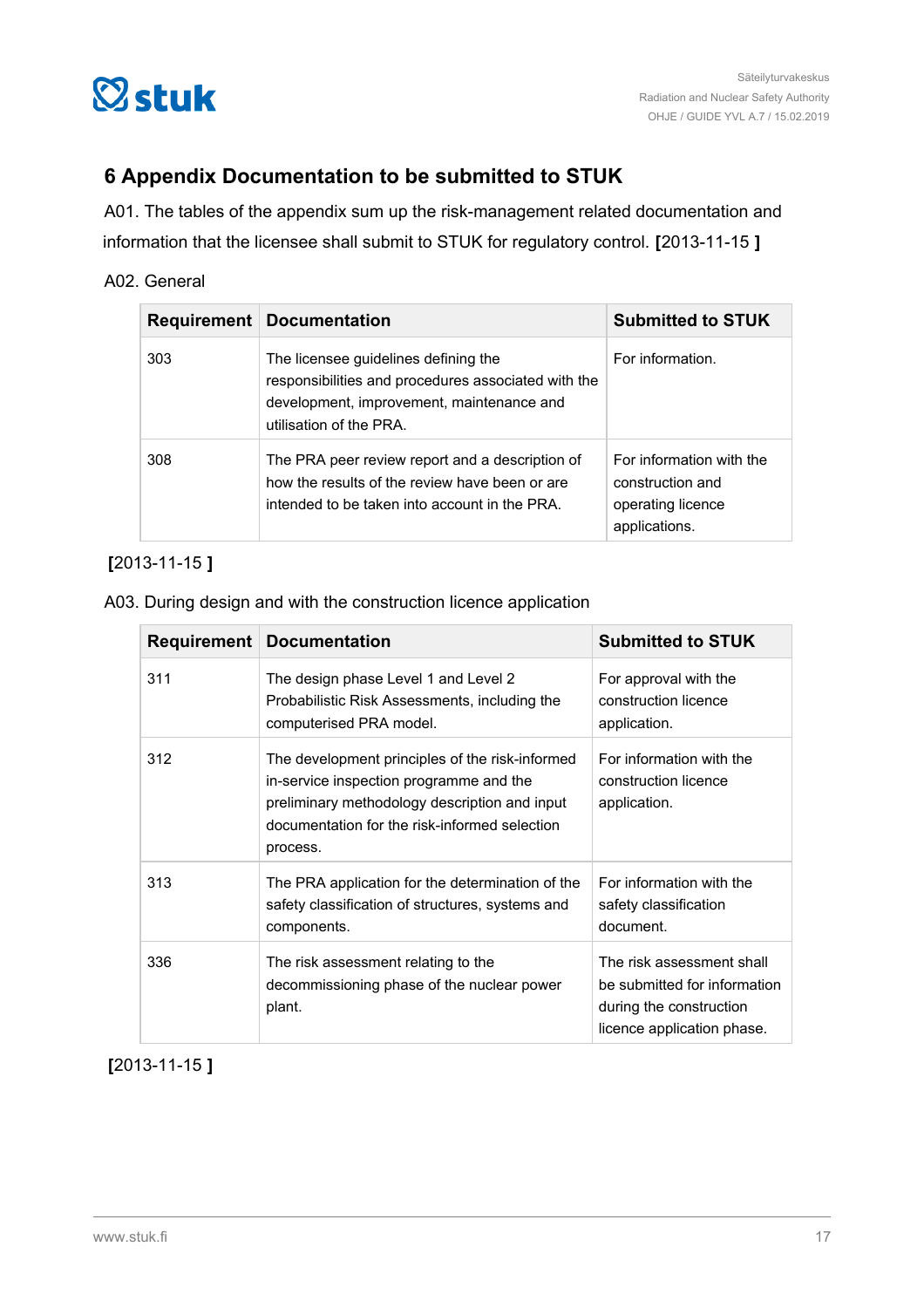

| Requirement | <b>Documentation</b>                                                                                                                                                                       | <b>Submitted to STUK</b>                                                                                                                                                                            |
|-------------|--------------------------------------------------------------------------------------------------------------------------------------------------------------------------------------------|-----------------------------------------------------------------------------------------------------------------------------------------------------------------------------------------------------|
| 314         | The Level 1 and Level 2 Probabilistic<br>Risk Assessments, including the<br>computerised PRA model.                                                                                        | For information during construction<br>and for approval with the operating<br>licence application.                                                                                                  |
|             | The PRA peer review report and a<br>description of how the results of the<br>review have been or are intended to be<br>taken into account in the PRA.                                      | For information with the operating<br>licence application.                                                                                                                                          |
| 315         | The Level 1 and Level 2 computerised<br>PRA models, PRA documentation and<br>justifications for modifications.                                                                             | For information during construction<br>at least once a year and for<br>approval with the operating licence<br>application.                                                                          |
| 316         | The PRA application for the<br>determination of the safety classification<br>of structures, systems and components.                                                                        | For information during construction<br>in connection with significant<br>modifications and with the submittal<br>of the safety classification<br>document.                                          |
| 317         | The methodology description and<br>application for the risk-informed<br>development of the Operational Limits<br>and Conditions.                                                           | The methodology description for<br>approval during construction and<br>the application for information with<br>the operating licence application.                                                   |
| 318         | The methodology description and<br>application for the risk-informed<br>development of the testing procedures for<br>systems and components important to<br>safety.                        | The methodology description for<br>approval during construction and<br>the application for information with<br>the submittal of the Operational<br>Limits and Conditions document at<br>the latest. |
| 319         | The methodology description and<br>application for the risk-informed<br>development of the on-line preventive<br>maintenance programmes for systems<br>and components important to safety. | The methodology description for<br>approval during construction and<br>the application for information with<br>the delivery of the Operational<br>Limits and Conditions document at<br>the latest.  |
| 320         | The methodology description and<br>application for the risk-informed<br>development of the piping pre-service<br>and in-service inspection programmes.                                     | The methodology descriptions of<br>the inspection programmes and the<br>applications are submitted in<br>accordance with Guide YVL E.5.                                                             |

### A04. During construction and with the operating licence application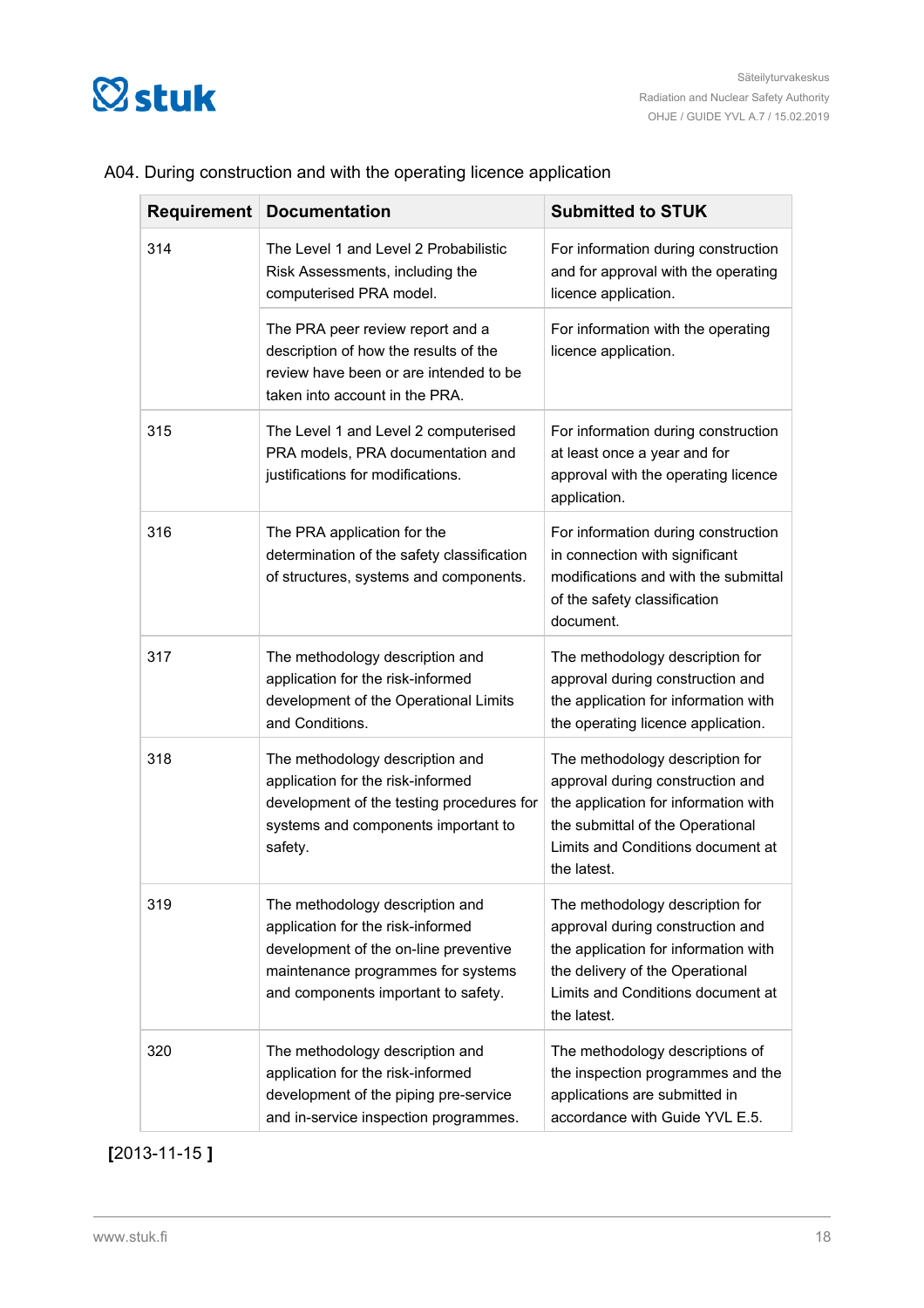

### A05. During operation

| <b>Requirement</b> | <b>Documentation</b>                                                                                                                                                                                                   | <b>Submitted to STUK</b>                                                                                                                                                            |
|--------------------|------------------------------------------------------------------------------------------------------------------------------------------------------------------------------------------------------------------------|-------------------------------------------------------------------------------------------------------------------------------------------------------------------------------------|
| 327                | The risk assessment of the safety<br>significance of a plant modification.                                                                                                                                             | As part of the pre-inspection<br>documentation of a plant<br>modification.                                                                                                          |
| 328                | The assessment of safety classification<br>when significant modifications are made to<br>the plant or the computerised PRA model<br>during operation.                                                                  | For information.                                                                                                                                                                    |
| 329                | The use of the PRA for risk management of<br>maintenance outages, nuclear refuelling<br>outages and the associated operational<br>states as well as the transfers between<br>them.                                     | For information.                                                                                                                                                                    |
| 330                | The use of the PRA in the assessment of<br>the Operational Limits and Conditions and<br>in connection with applications for OLC<br>exemptions.                                                                         | For information as part of an<br>application for a modification or<br>exemption.                                                                                                    |
| 331                | The use of the PRA in the development of<br>the in-service inspection, testing and<br>preventive maintenance programmes for<br>systems and components and in the<br>development of the ageing management<br>programme. | The methodology descriptions<br>and their updates for approval<br>and the applications for<br>information.                                                                          |
| 332                | The use of the PRA in the development of<br>the abnormal and emergency operating<br>procedures as well as in the planning of<br>training relating to them.                                                             | The methodology description for<br>information.                                                                                                                                     |
| 334                | The updated PRA documentation and<br>computerised model.                                                                                                                                                               | For information in one go at least<br>once a year. For approval for the<br>operating licence review and for<br>the periodic safety review<br>required for the operating<br>licence. |
|                    | The computerised PRA model and the<br>documentation of the changes made to the<br>computerised model and the input data as<br>well as their causes and impact on the<br>results of the PRA.                            | For information after significant<br>modifications.                                                                                                                                 |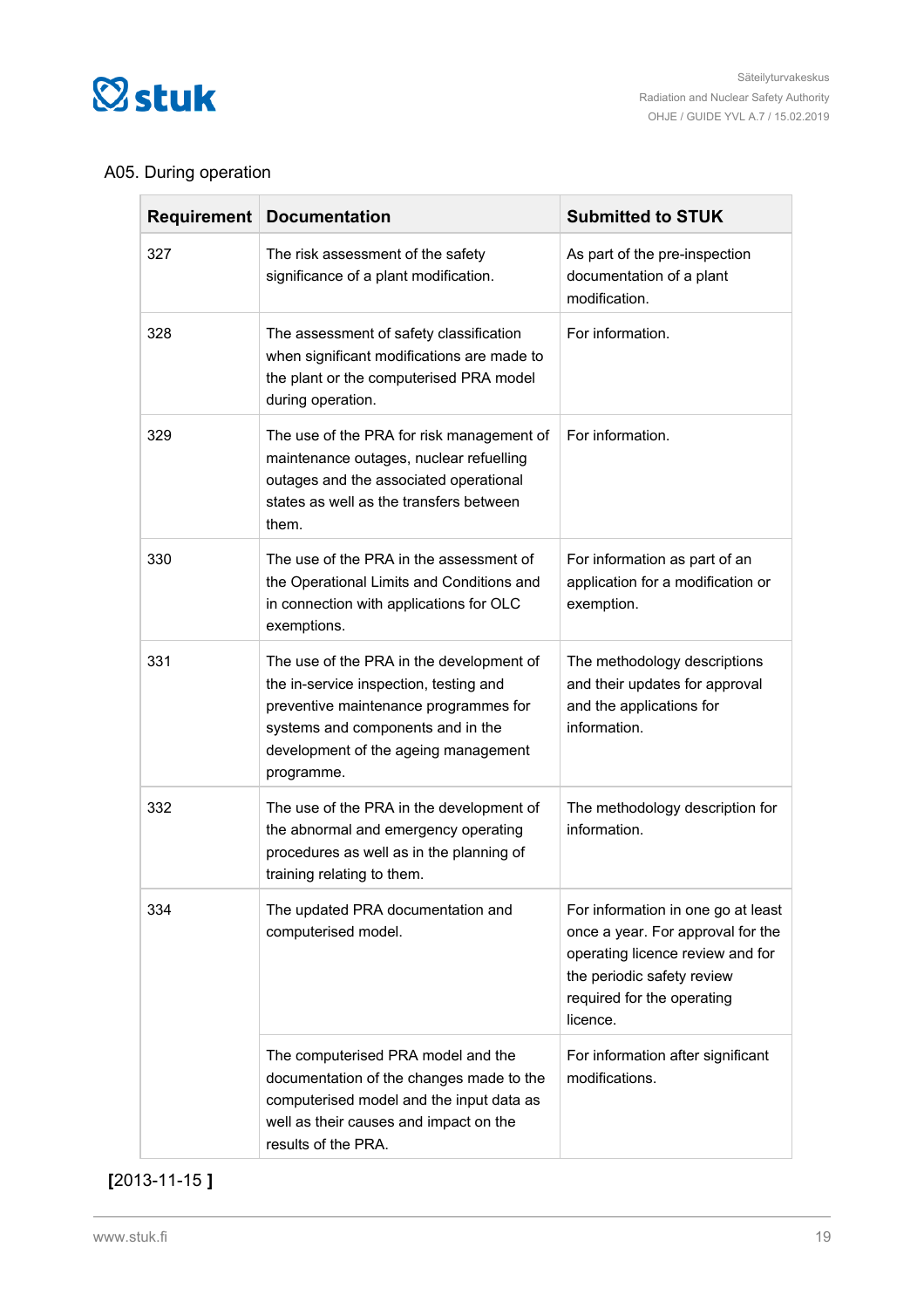

### A06. Before decommissioning

| <b>Requirement</b> | <b>Documentation</b>                                  | <b>Submitted to STUK</b>                                               |
|--------------------|-------------------------------------------------------|------------------------------------------------------------------------|
| 336                | The risk assessment for the<br>decommissioning phase. | For approval in good time before<br>power operation ends at the plant. |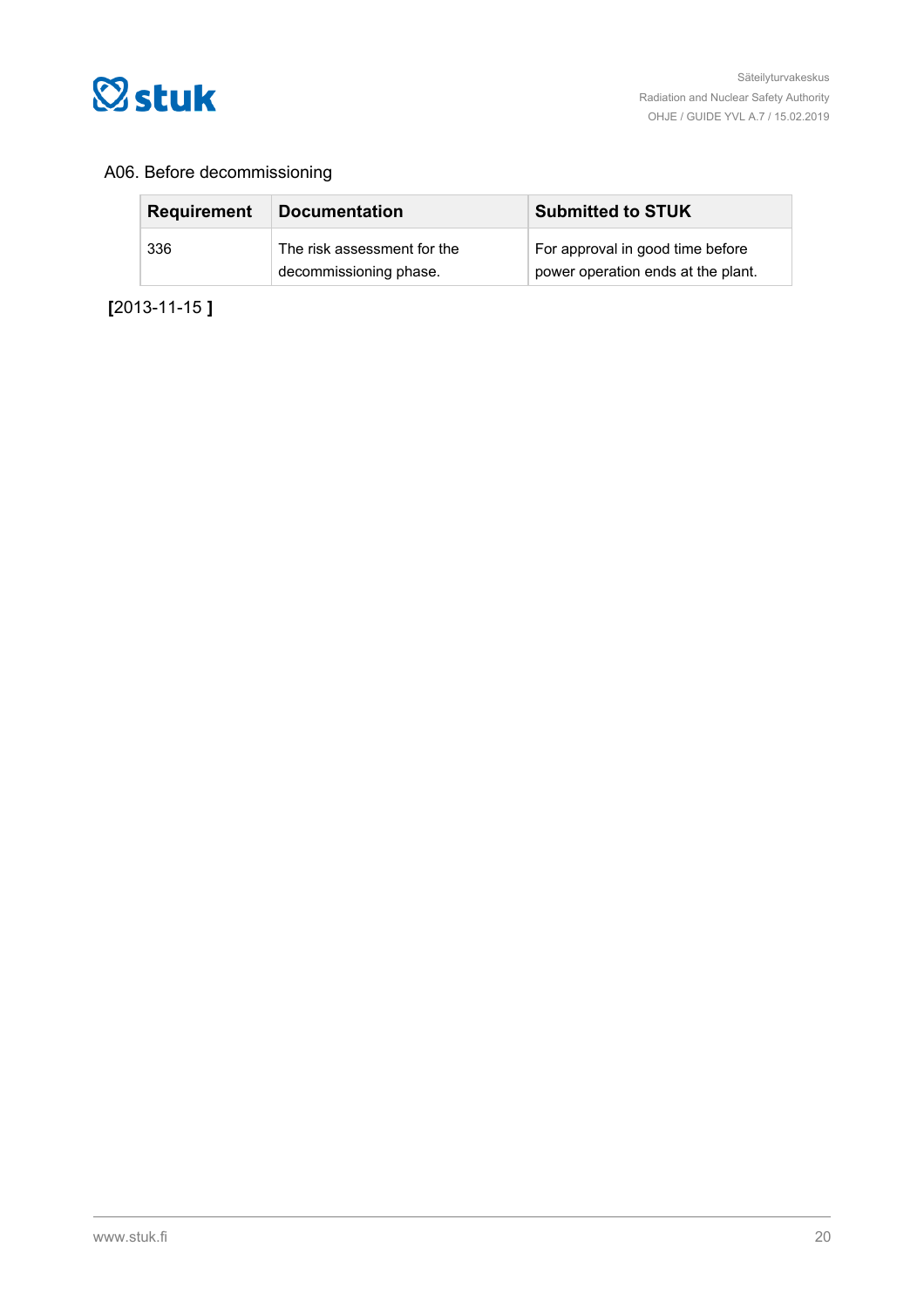<span id="page-20-0"></span>

### **7 References**

1. Nuclear Energy Act (990/1987). **[**2013-11-15 **]**

2. Nuclear Energy Decree (161/1988). **[**2013-11-15 **]**

3. Radiation and Nuclear Safety Authority Regulation on the Safety of a Nuclear Power Plant (STUK Y/1/2018). **[**2019-02-15 **]**

4. Radiation and Nuclear Safety Authority Regulation on the Emergency Arrangements of a Nuclear Power Plant (STUK Y/2/2018). **[**2019-02-15 **]**

5. Radiation and Nuclear Safety Authority Regulation on Security in the Use of Nuclear Energy (STUK Y/3/2016). **[**2019-02-15 **]**

6. Radiation and Nuclear Safety Authority Regulation on the Safety of Disposal of Nuclear Waste (STUK Y/4/2018). **[**2019-02-15 **]**

7. WENRA, Reactor Safety Reference Levels, September 2014, Issue O, Probabilistic Safety Analysis. **[**2019-02-15 **]**

8. Development and Application of Level 1 Probabilistic Safety Assessment for Nuclear Power Plants, Safety standards series No. SSG-3, IAEA, 2010. **[**2019-02-15 **]**

9. Development and Application of Level 2 Probabilistic Safety Assessment for Nuclear Power Plants, Safety standards series No. SSG-4, IAEA, 2010. **[**2013-11-15 **]**

10. Seismic Hazards in Site Evaluation for Nuclear Installations, Safety standards series No. SSG-9, IAEA, 2010. **[**2013-11-15 **]**

11. Meteorological and Hydrological Hazards in Site Evaluation for Nuclear Installations Specific Safety Guide, SSG-18, IAEA, 2011. **[**2013-11-15 **]**

12. Evaluation of Seismic Safety for Existing Nuclear Installations, Safety Standards Series No. NS-G-2.13, IAEA, 2009. **[**2013-11-15 **]**

13. Review of Probabilistic Safety Assessments by Regulatory Bodies, Safety reports series No. 25, IAEA, 2002. **[**2013-11-15 **]**

14. Probabilistic Safety Assessment, Safety Series No. 75-INSAG-6, IAEA, 1992. **[**2013-11-15 **]**

15. Basic Safety Principles for Nuclear Power Plants, Safety Series No. 75-INSAG-3 Rev.1, INSAG-12, IAEA 1999. **[**2013-11-15 **]**

16. A Framework for Integrated Risk-informed Decision Making Process, INSAG-25, IAEA, 2011. **[**2013-11-15 **]**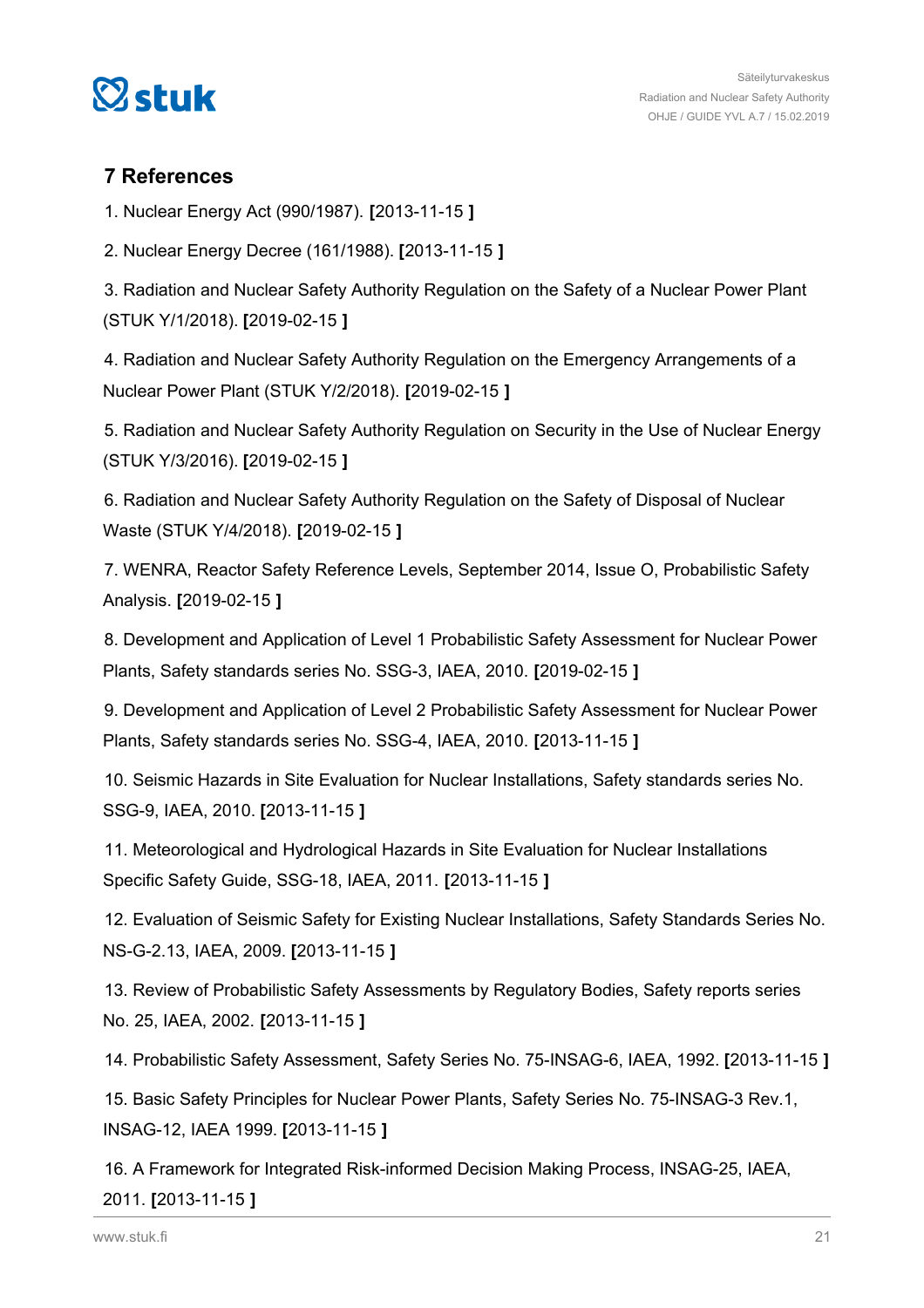

17. Periodic Safety Review for Nuclear Power Plants, SSG-25, IAEA, 2013. **[**2019-02-15 **]**

18. Safety Classification of Structures, Systems and Components in Nuclear Power Plants, DS367, April 2013. **[**2013-11-15 **]**